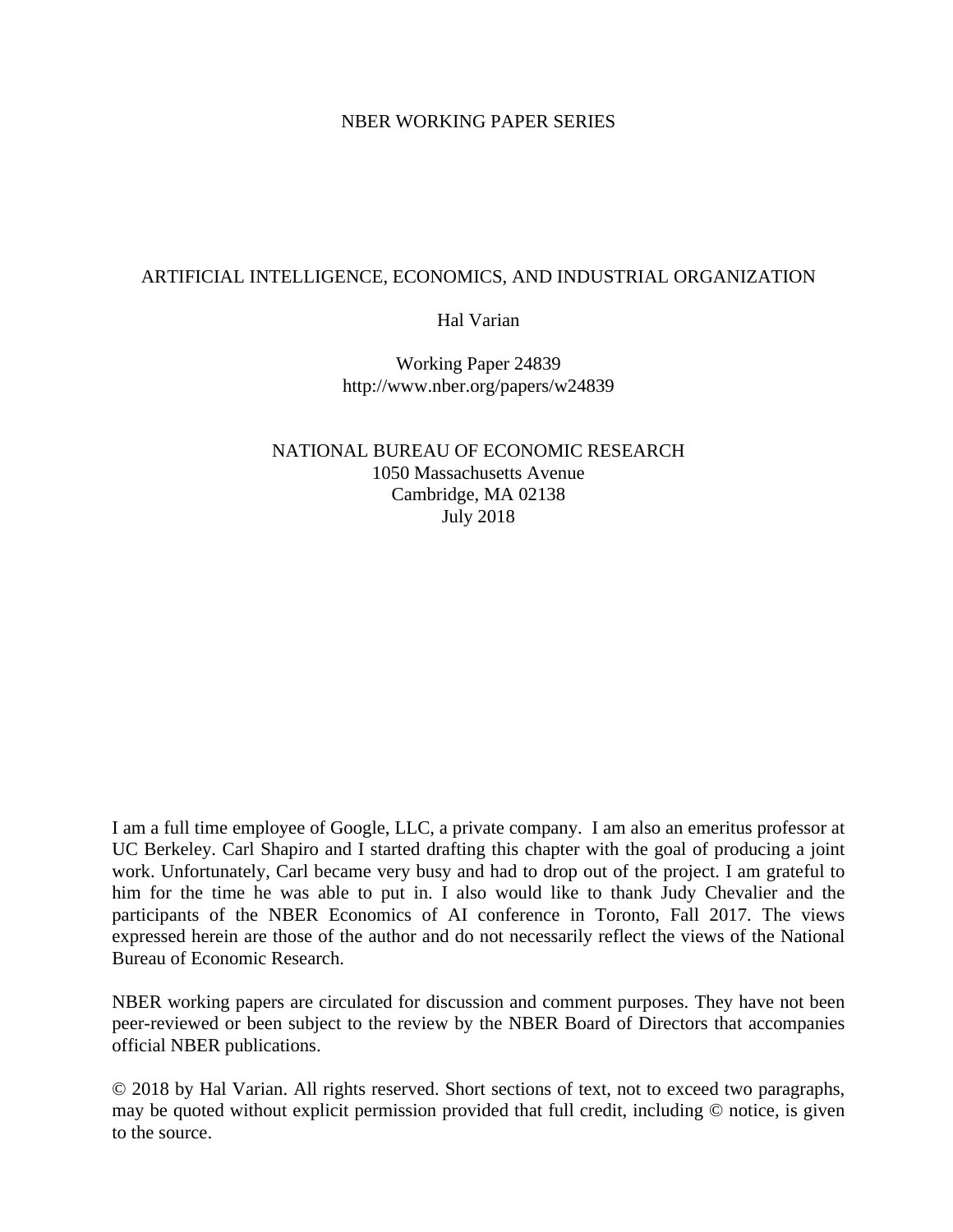Artificial Intelligence, Economics, and Industrial Organization Hal Varian NBER Working Paper No. 24839 July 2018 JEL No. L0

#### **ABSTRACT**

Machine learning (ML) and artificial intelligence (AI) have been around for many years. However, in the last 5 years, remarkable progress has been made using multilayered neural networks in diverse areas such as image recognition, speech recognition, and machine translation. AI is a general purpose technology that is likely to impact many industries. In this chapter I consider how machine learning availability might affect the industrial organization of both firms that provide AI services and industries that adopt AI technology. My intent is not to provide an extensive overview of this rapidly-evolving area, but instead to provide a short summary of some of the forces at work and to describe some possible areas for future research.

Hal Varian Google Mountain View, CA 94043 hal@sims.berkeley.edu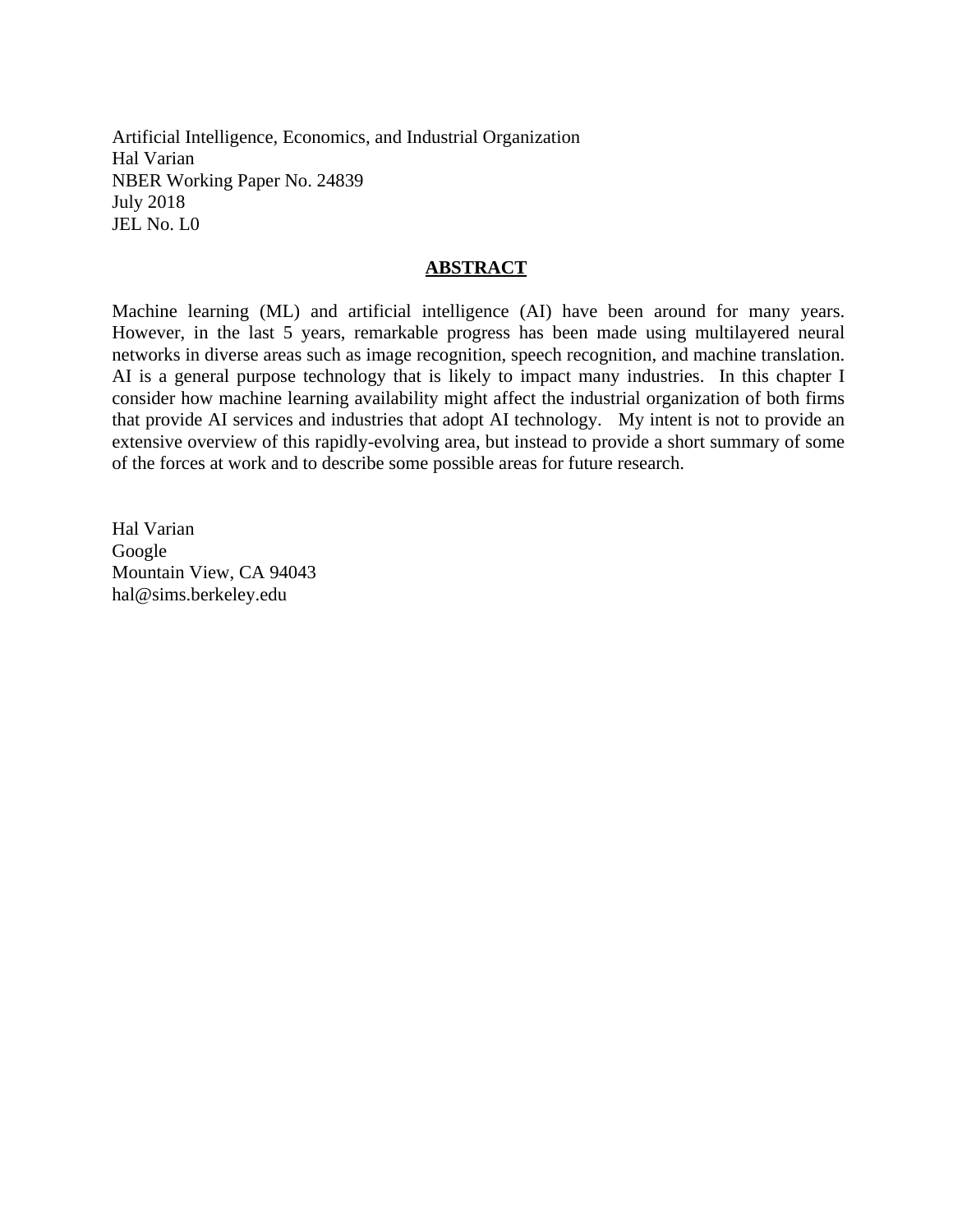# Artificial Intelligence, Economics, and Industrial Organization

Hal Varian<sup>1</sup>

Nov 2017 Revised June 2018

#### **Introduction**

[Machine learning overview](#page-3-1) [What can machine learning do?](#page-5-0) [What factors are scarce?](#page-6-0) [Important characteristics of data](#page-8-0)  [Data ownership and data access](#page-8-1)  [Decreasing marginal returns](#page-9-0)

[Structure of ML-using industries](#page-11-0) [Machine learning and vertical integration](#page-12-0) [Firm size and boundaries](#page-12-1)  **Pricing** [Price differentiation](#page-14-0) [Returns to scale](#page-14-1)  [Supply side returns to scale](#page-15-0) [Demand side returns to scale](#page-15-1)  [Learning by doing](#page-16-0)  [Algorithmic collusion](#page-16-1) [Structure of ML-provision industries](#page-18-0) 

[Pricing of ML services](#page-19-0)

[Policy questions](#page-19-1) 

**Security [Privacy](#page-20-0)** 

 $^{\text{\tiny{1}}}$  I am a full time employee of Google, LLC, a private company. I am also an emeritus professor at UC Berkeley. Carl Shapiro and I started drafting this chapter with the goal of producing a joint work. Unfortunately, Carl became very busy and had to drop out of the project. I am grateful to him for the time he was able to put in. I also would like to thank Judy Chevalier and the participants of the NBER Economics of AI conference in Toronto, Fall 2017.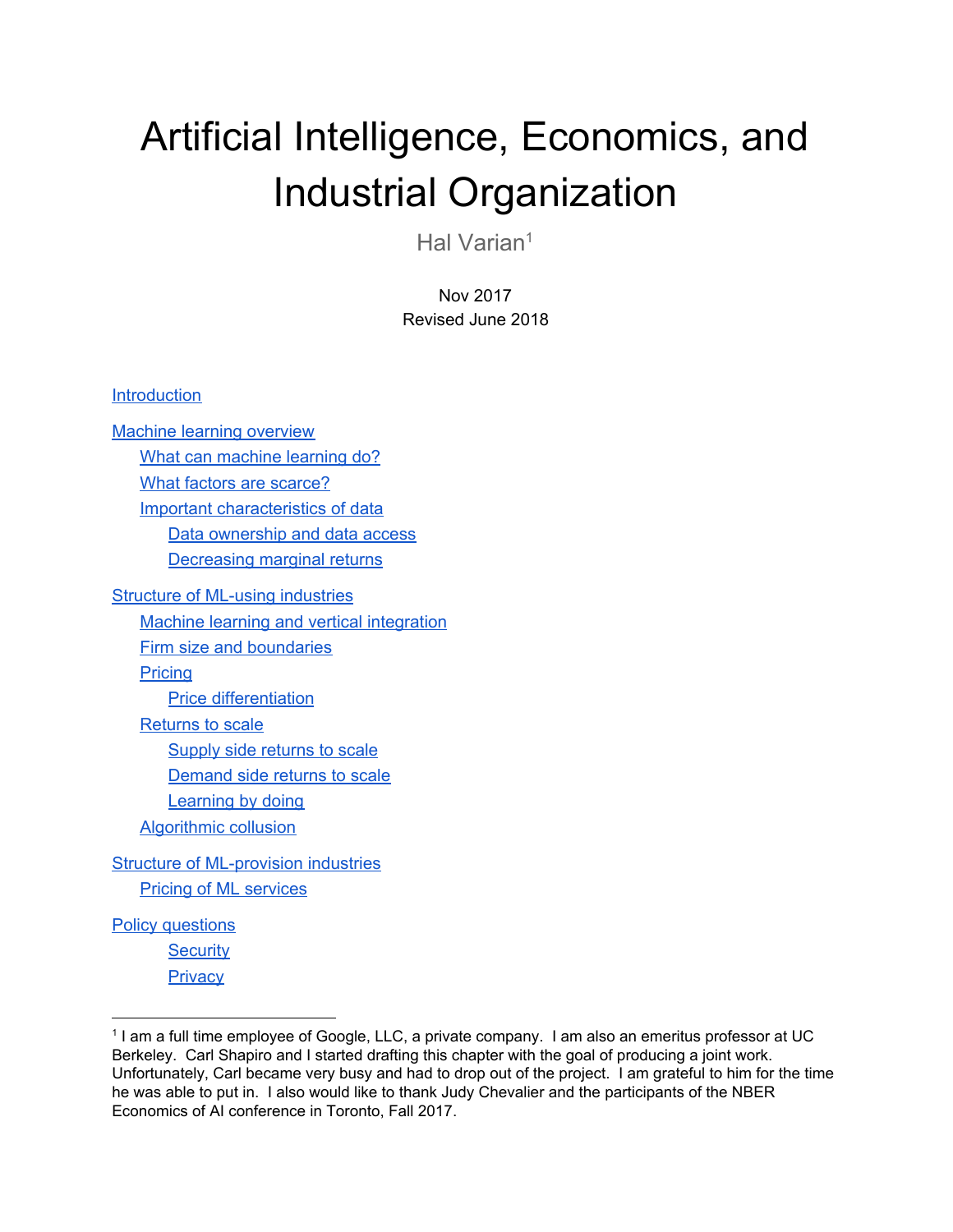**Explanations** 

**[Summary](#page-21-1)** 

**[References](#page-21-2)** 

# <span id="page-3-0"></span>Introduction

Machine learning (ML) and artificial intelligence (AI) have been around for many years. However, in the last 5 years, remarkable progress has been made using multilayered neural networks in diverse areas such as image recognition, speech recognition, and machine translation. AI is a general purpose technology that is likely to impact many industries. In this chapter I consider how machine learning availability might affect the industrial organization of both firms that *provide* AI services and industries that *adopt* AI technology. My intent is not to provide an extensive overview of this rapidly-evolving area, but instead to provide a short summary of some of the forces at work and to describe some possible areas for future research.

# <span id="page-3-1"></span>Machine learning overview

Imagine we have a set of digital images along with a set of labels that describe what is depicted in those images---things like cats, dogs, beaches, mountains, cars, or people. Our goal is to use this data to train a computer to learn how to predict labels for some new set of digital images. For a nice demonstration see [cloud.google.com/vision](http://cloud.google.com/vision) where you can upload a photo and retrieve a list of labels appropriate for that photo.

The classical approach to machine vision involved creating a set of rules that identified pixels in the images with human-recognizable features such as color, brightness, and edges and then use these features to predict labels. This "featurization" approach had limited success. The modern approach is to work directly with the raw pixels using layered neural networks. This has been remarkably successful, not only with image recognition but also with voice recognition, language translation and other traditionally difficult machine learning tasks. Nowadays computers can outperform humans in many of these tasks.

This approach, called *deep learning*, requires 1) labeled data for training, 2) algorithms for the neural nets, and 3) special purpose hardware to run the algorithms. Academics and tech companies have provided training data and algorithms for free, and compute time in cloud computing facilities is available for a nominal charge.

1. **Training data**. Examples are OpenImages, a 9.5 million dataset of labeled images and the Stanford Dog Dataset, 20,580 images of 120 breeds of dogs.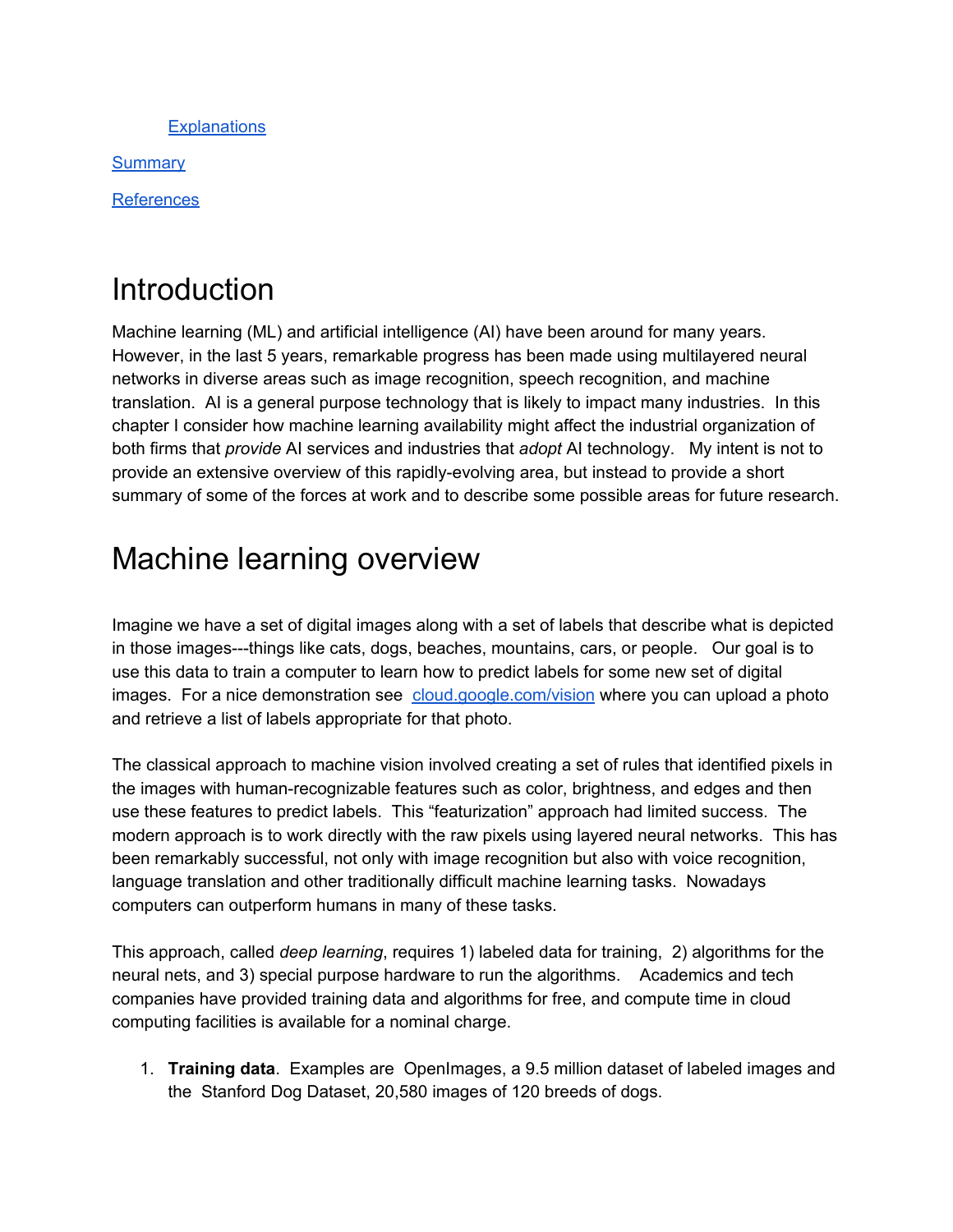- 2. **Algorithms.** Popular open source packages include TensorFlow, Caffe, MXNet, and Theano.
- 3. **Hardware.** CPUs (central processing units), GPUs (graphical processing units), and TPUs (Tensor processing units), are available via cloud computing providers. These facilities allow the user to organize vast amounts of data which can be used to train machine learning models.

Of course, it is also important to have experts who can manage the data, tune the algorithms, and nurture the entire process. These skills are in fact, the main bottleneck at the moment, but universities are rapidly rising to the challenge of providing the education and training necessary to create and utilize machine learning.

In addition to machine vision, the deep learning research community has made dramatic advances in speech recognition and language translation. These areas also have been able to make this progress without the sorts of feature identification that had been required for previous ML systems.

Other types of machine learning are described in the [Wikipedia entry](https://en.wikipedia.org/wiki/Machine_learning) on this topic. One important form of machine learning is *reinforcement learning*. This is is a type of learning where a machine optimizes some task such as winning at chess or video games. One example of reinforcement learning is a multi-armed bandit, but there are many other tools used, some of which involve deep neural nets.

Reinforcement learning is a type of sequential experimentation and is therefore fundamentally about causality: moving a particular chess piece from one position to another *causes* the probability of a win to increase. This is unlike passive machine learning algorithms that use only observational data.

Reinforcement learning can also be implemented in an adversarial context. For example, in October 2017 DeepMind [announced](https://deepmind.com/blog/alphago-zero-learning-scratch/) a machine learning system, Alpha Go 0, that developed a highly effective strategy by playing Go games against itself!

The model of "self-taught machine learning" is an interesting model for game theory. Can deep networks learn to compete and/or learn to cooperate with other players entirely their own? Will the learned behavior look anything like the equilibria for game-theoretic models we have built? So far these techniques have been applied primarily to full information games. Will they work in games with incomplete or asymmetric information?

There is a whole sub-area of AI known as *adversarial AI* (or *adversarial ML)* that combines themes from AI, grame theory, and computer security that examines ways to attack and defend AI systems. Suppose, for example, that we have a trained image recognition system that performs well on average. What about its worst-case performance? It turns out that there are ways to create images that appear innocuous to humans that will consistently fool the ML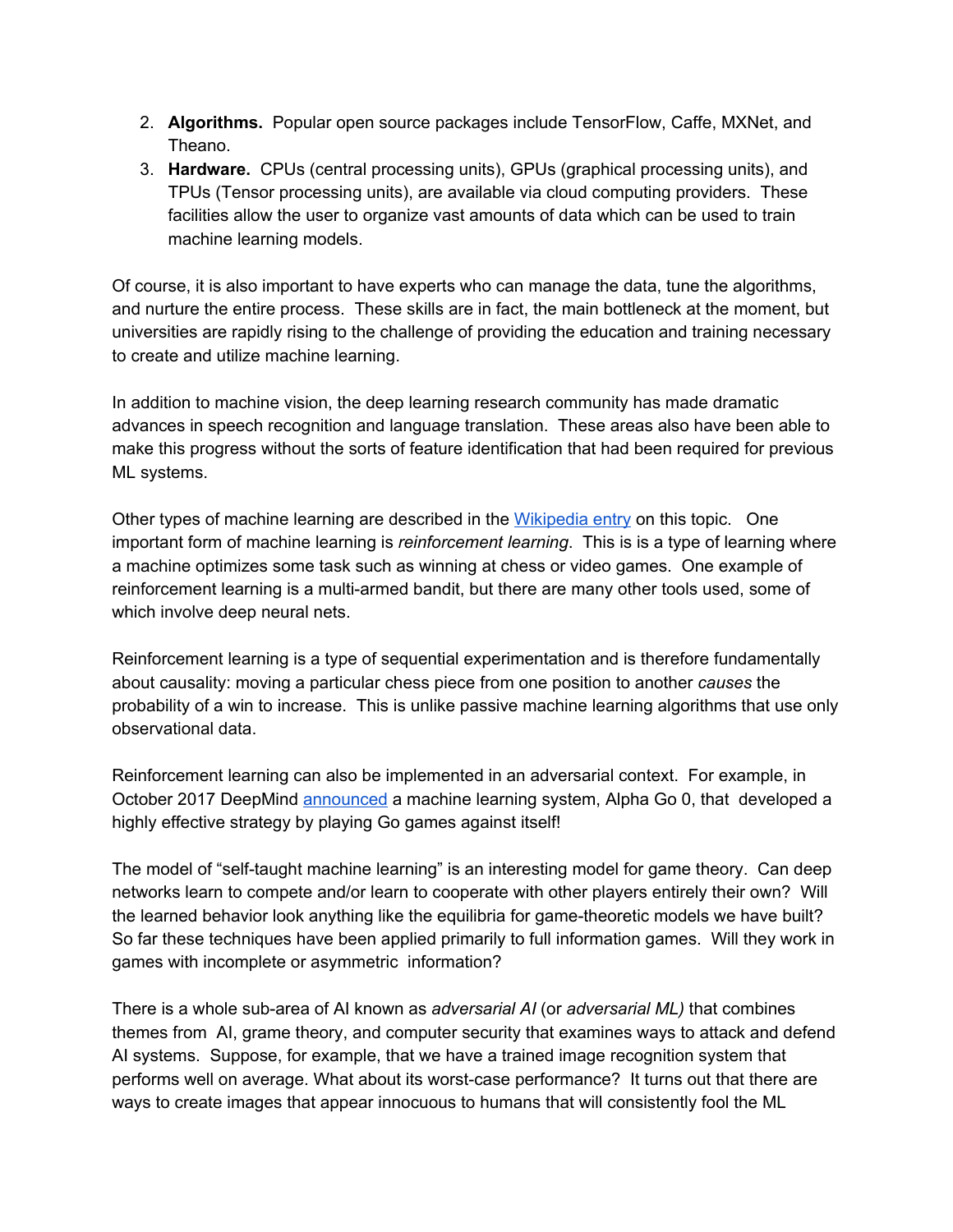system. Just as "optical illusions" can fool humans, these "ML illusions" can fool machines. Interestingly, the optimal illusions for humans and machines are very different. For some examples, see [[Goodfellow et al 2017](https://blog.openai.com/adversarial-example-research/)] for illustrative examples and [\[Kurakin, et al 2016\]](https://arxiv.org/abs/1607.02533) for a technical report. Computer science researchers have recognized the connections with game theory; in my opinion this area offers many interesting opportunities for collaboration. See, for example, [[Sreevallabh and Liu 2017](http://ieeexplore.ieee.org/document/7966196/citations)].

## <span id="page-5-0"></span>What can machine learning do?

The example of machine learning presented in the popular press emphasize novel applications, such as winning at games such as chess, go, and pong. However, there are also many practical applications that use machine learning to solve real-world business problems. A good place to see what kinds of problem ML can solve is [Kaggle](http://www.kaggle.com/). This company sets up machine learning competitions. A business or other organization provide some data, a problem statement, and some prize money. Data scientists then use the data to solve the problem posed. The winners get to take home the prize money. There are well over 200 competitions on the site; here are a few of the most recent.

- Passenger Threats: Improve accuracy of Homeland Security threat recognition; \$1,500,000
- Home Prices; Improve accuracy of Zillow's home price prediction; \$1,200,000
- Traffic to Wikipedia Pages; Forecast future traffic to Wikipedia pages; \$25,000
- Personalized Medicine; Predict effect of Genetic Variants to enable Personalized Medicine; \$15,000
- Taxi Trip Duration; Predict total ride duration of taxi trips in New York; \$30,000
- Product Search Relevance; Predict relevance of search results on homedepot.com; \$40,000
- Clustering Questions; Can you identify question pairs that have the same intent?; \$25,000
- Cervical cancer screening; Which cancer treatments will be most effective?; \$100,000
- Click Prediction; Can you predict which recommended content each user will click?; \$25,000
- Inventory Demand; Maximize sales and minimize returns of bakery goods; \$25,000

What is nice is that these are real questions and real money from organizations that want real answers for real problems. Kaggle gives concrete examples of how machine learning can be applied for practical business questions.<sup>2</sup>

 $^2$  Disclosure: I was an angel investor in Kaggle up till mid-2017 when it was acquired by Google. Since then I have had no financial interest in the company.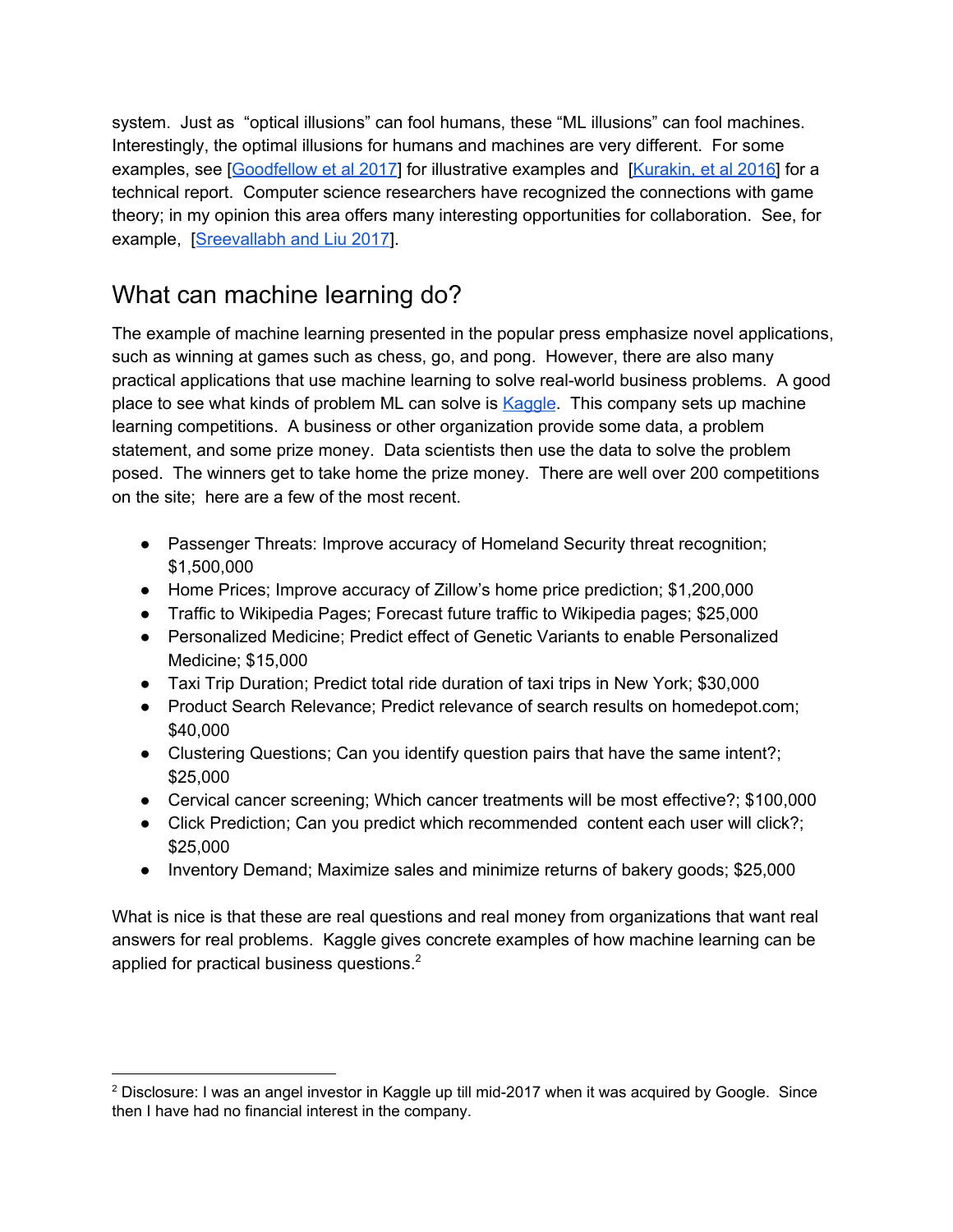### <span id="page-6-0"></span>What factors are scarce?

Suppose you want to deploy a machine learning system in your organization. The first requirement is to have a data infrastructure that collects and organizes the data of interest---a *data pipeline*. For example, a retailer would need a system that can collect data at point of sale, and then upload it to a computer that can then organize the data into a database. This data would then be combined with other data, such as inventory data, logistics data, and perhaps information about the customer. Constructing this data pipeline is often the most labor intensive and expensive part of building a data infrastructure, since different businesses often have idiosyncratic legacy systems that are difficult to interconnect.

Once the data has been organized, it can be collected together to in a data warehouse. The data warehouse allows easy access to systems that can manipulate, visualize and analyze the data.

Traditionally, companies ran their own data warehouses which required not only purchase of costly computers, but also required human system administrators to keep everything functioning properly. Nowadays, it is more and more common to store and analyze the data in a cloud computing facility such as Amazon Web Services, Google Cloud Platform, or Microsoft Azure Cloud.

The cloud provider takes care of managing and updating the hardware and software necessary to host the databases and tools for data analysis. From an economic point of view, what is interesting is that what was previously a fixed cost to the users (the data center) has now turned into a variable cost (buying services from a data center). An organization can purchase virtually any amount of cloud services, so even small companies can start at a minimal level and be charged based on usage. Cloud computing is much more cost effective than owning your own data center since compute and data resources can be purchased on an as-needed basis. Needless to say, most tech startups today use a cloud provider for their hardware, software, and networking needs.

Cloud providers also offer various machine learning services such as voice recognition, image recognition, translation, and so on. These systems are already trained by the vendor and can be put to immediate use by customers. It is no longer necessary for each company to develop its own software for these tasks.

Competition among the cloud providers is intense. Highly detailed and specific image recognition capabilities are offered at a cost of a tenth-of-a-cent per image or less, with volume discounts on top of that price.

A user may also have idiosyncratic data relevant to its own business like the point-of-sale data mentioned above. The cloud provider also offers up-to-date, highly optimized hardware and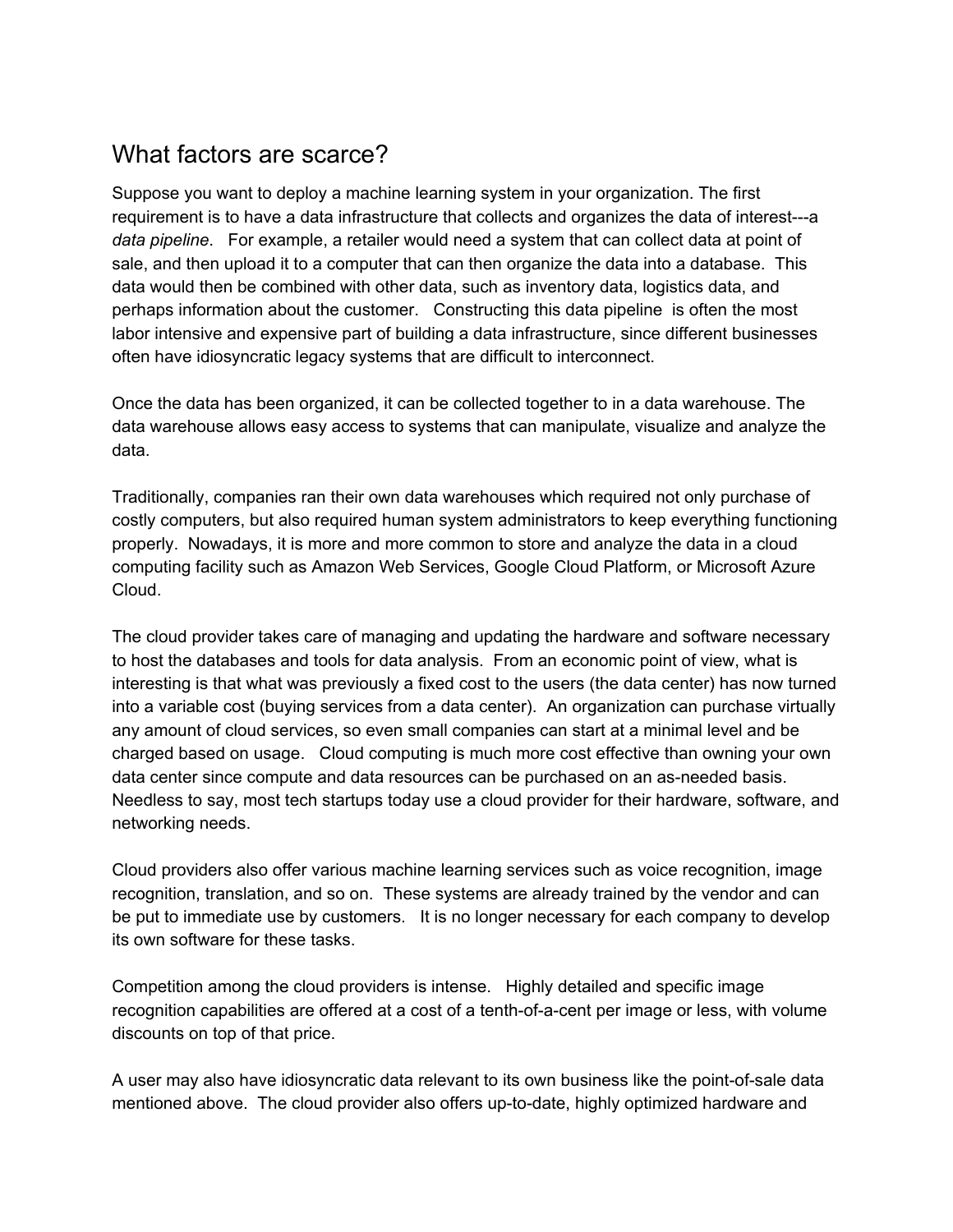software than implements popular machine learning algorithms. This allows the user immediate access to high powered tools...providing that they have the expertise to use them.

If the hardware, software, and expertise are available, all that is needed is the labeled data. There are a variety of ways to acquire such data.

- **As By-Product of Operations.**  Think of a chain of restaurants where some perform better than others, and management may be interested in factors that are associated with performance. Much of the data in the Kaggle competitions mentioned above are generated as a byproduct of day-to-day operations.
- **Web scraping.**  This is a commonly used way to extract data from websites. There is a legal debate about what exactly is permitted with respect to both the collection of data and how it is used. The debate is too complex to discuss here, but the Wikipedia entry on [Web scraping](https://en.wikipedia.org/wiki/Web_scraping) is good. An alternative is to use data that others have scraped. For example, the [Common Crawl](http://commoncrawl.org/) database contains petabytes of data compiled over 8 years of web crawling.
- **Offering a Service.** When Google started its work on voice recognition, it had no expertise and no data. It hired the expertise and they came up with the idea of a voice-input telephone directory as a way to acquire data. Users would say "Joe's Pizza, University Avenue, Palo Alto" and the system would respond with a phone number. The digitized question and the resulting user choices were uploaded to the cloud and machine learning was used to evaluate the relationship between Google's answer and the user action---e.g., to call the suggested number. The ML training used data from millions of individual number requests and learned rapidly. [ReCAPTCHA](https://www.google.com/recaptcha/intro/) applies a similar model where humans label images to prove they are human and not a simple bot.
- **Hiring Humans to Label Data.** Mechanical Turk and other systems can be used to pay people to label data. See Hutson (2017).
- **Buying Data from Provider.**  There are many providers of various sorts of data such as mail lists, credit scores, and so on.
- **Sharing Data.** It may be mutually advantageous to parties to share data. This is common among academic researchers. The [Open Images Dataset](https://research.googleblog.com/2016/09/introducing-open-images-dataset.html) contains about 9 million labeled images contributed by universities and research labs. Sharing may be mandated for a variety reasons, such as concerns for public safety. Examples are black box from airplanes, or medical data on epidemics.
- **Data from Governments.** There are vast amounts of data available from governments, universities, research labs and non-governmental agencies.
- **Data from Cloud Providers.** Many Cloud providers also provide public data repositories. See, e.g., [Google Public Datasets](https://cloud.google.com/public-datasets/), [Google Patents Public Dataset,](https://cloud.google.com/blog/big-data/2017/10/google-patents-public-datasets-connecting-public-paid-and-private-patent-data) or [AWS Public Datasets](https://aws.amazon.com/public-datasets/).
- **Computer generated data.** The Alpha Go 0 system mentioned earlier generated its own data by playing Go games against itself. Machine vision algorithms can be trained using "synthetic images" which are actual images that have been shifted, rotated, and scaled in various ways.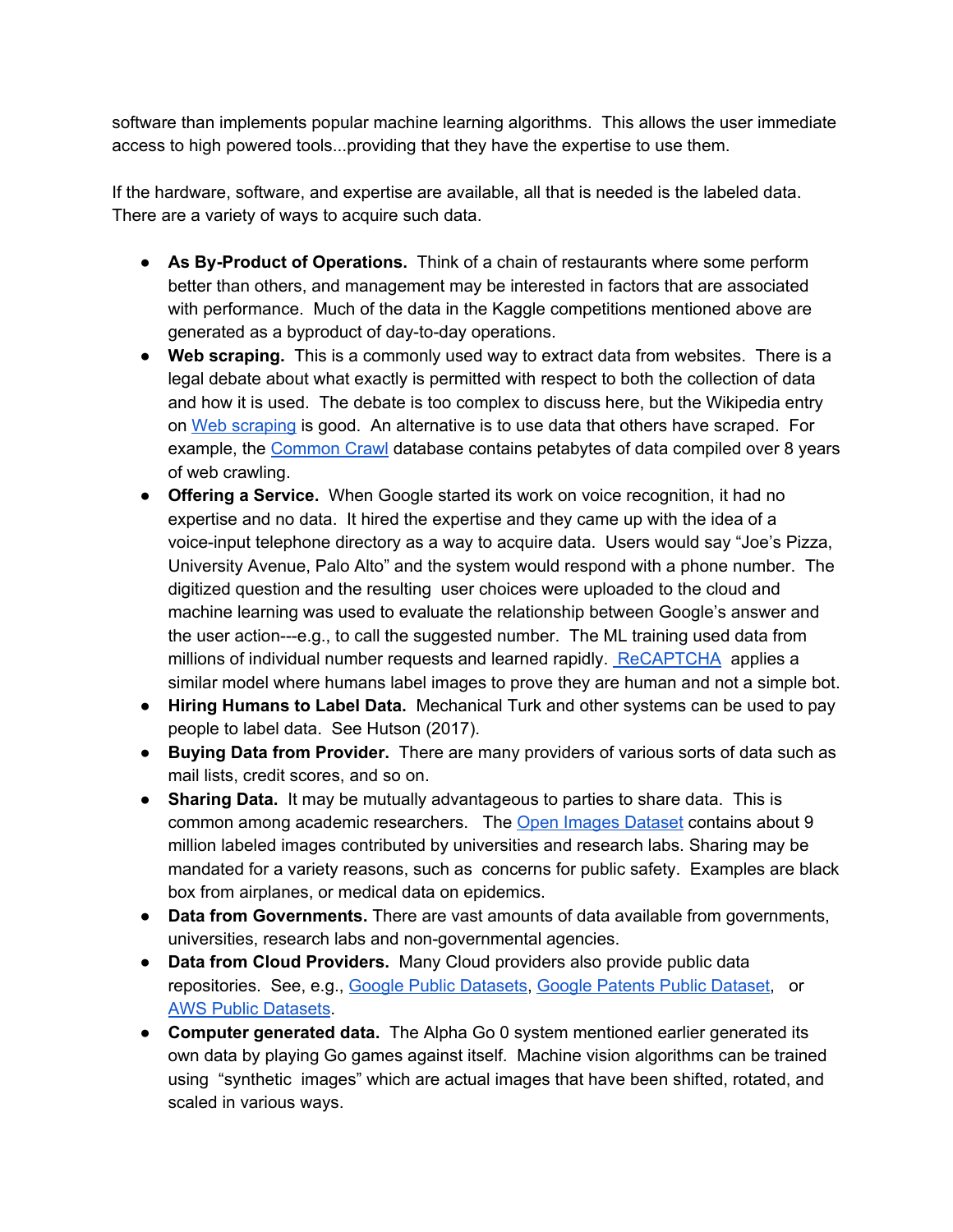## <span id="page-8-0"></span>Important characteristics of data

Information science uses the concept of a "data pyramid" to depict the relationship between data, information, and knowledge. Some system has to collect the raw data, and subsequently organize and analyze that data in order to turn it into information---something such as a textual document image that can be understood by humans. Think of the pixels in an image being turned into human-readable labels. In the past this was done by humans; in the future more and more of this will be done by machines.

This insights from the information can then turned into knowledge, which generally is embodied in humans. We can think of data being stored in bits, information stored in documents, and knowledge stored in humans. There are well developed markets and regulatory environments for information (books, articles, web pages, music, videos) and for knowledge (labor markets, consultants). Markets for data---in the sense of unorganized collections of bits---are not as developed. Perhaps this is because raw data is often heavily context dependent and is not very useful until it is turned into information.



#### <span id="page-8-1"></span>Data ownership and data access

It is said that "data is the new oil". Certainly, they are alike in one respect: both need to be refined in order to be useful. But there is an important distinction: oil is a private good and consumption of oil is *rival*: if one person consumes oil, there is less available for someone else to consume. But data is *non-rival:* one person's use of data does not reduce or diminish another person's use.

So instead of focusing on data "ownership"---a concept appropriate for private goods---we really should think about data access. Data is rarely "sold" in the same way private goods are sold, rather it is licensed for specific uses. Currently there is a policy debate in Europe about "who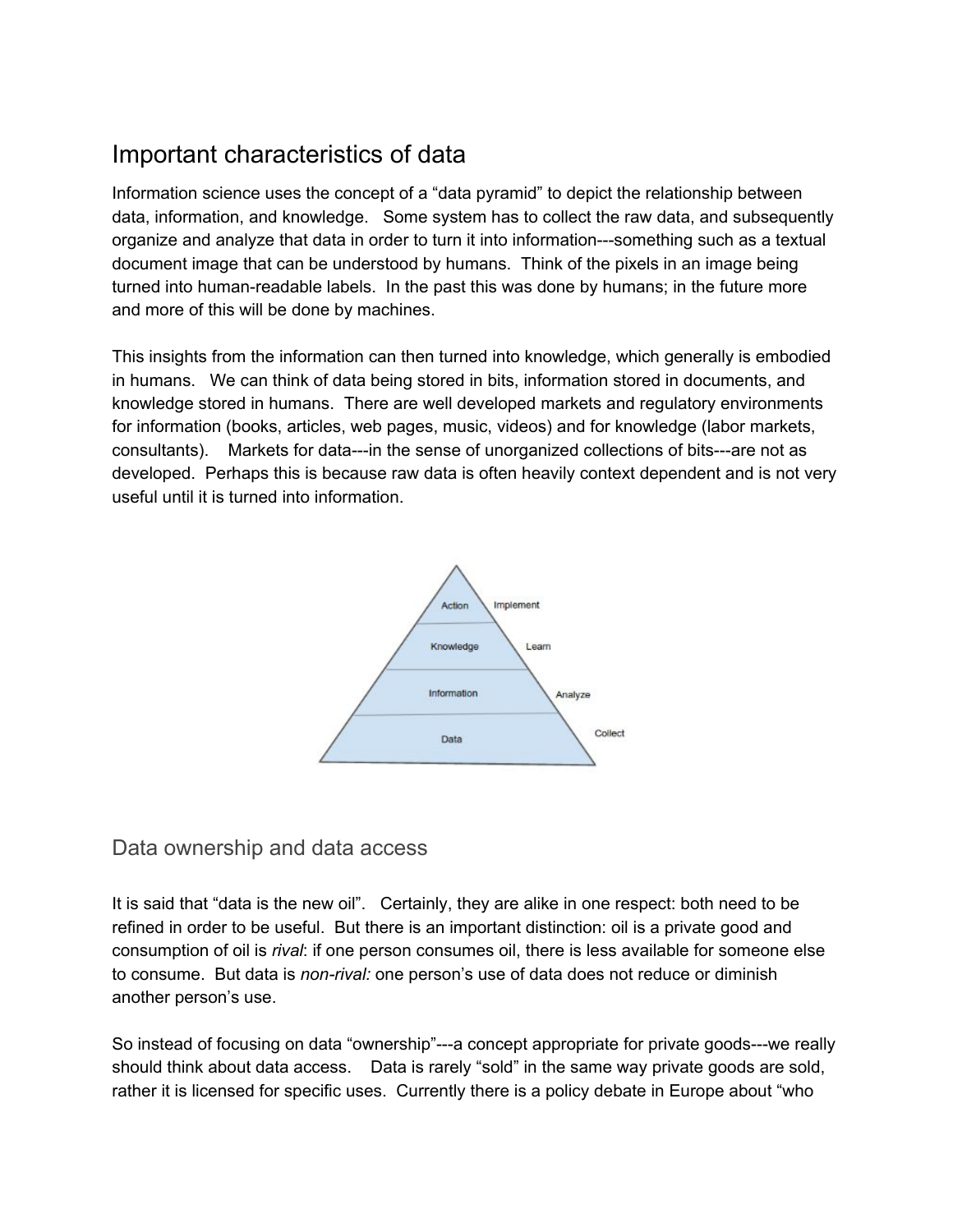should own autonomous vehicle data?" A better question is to ask "who should have access to autonomous vehicle data and what can they do with it?" This formulation emphasizes that many parties can simultaneously access autonomous vehicle data. In fact, from the viewpoint of safety it seems very likely that multiple parties should be allow to access autonomous vehicle data. There could easily be several data collection points in a car: the engine, the navigation system, mobile phones in rider's pockets, and so on. Requiring exclusivity without a good reason for doing so would unnecessarily limit what can be done with the data.

Ross Anderson's description of what happens when there is an aircraft crash makes an important point illustrating why it may be appropriate to allow several parties to access data.

"When an aircraft crashes, it is front page news. Teams of investigators rush to the scene, and the subsequent enquiries are conducted by experts from organisations with a wide range of interests --- the carrier, the insurer, the manufacturer, the airline pilots' union, and the local aviation authority. Their findings are examined by journalists and politicians, discussed in pilots' messes, and passed on by flying instructors. In short, the flying community has a strong and institutionalised learning mechanism. Anderson [1993].

Should we not want the same sort of learning mechanism for autonomous vehicles?

Some sorts of information can be protected by copyright. But in the US raw data such as a telephone directory is not protected by copyright. (See Wikipedia entry on the legal case [Feist](https://en.wikipedia.org/wiki/Feist_Publications,_Inc.,_v._Rural_Telephone_Service_Co.)  [Publications, Inc v Rural Telephone Service Co.](https://en.wikipedia.org/wiki/Feist_Publications,_Inc.,_v._Rural_Telephone_Service_Co.))

Despite this, data providers may compile some data and offer to license it on certain terms to other parties. For example, there are several data companies that merge U.S. Census data with other sorts of geographic data and offer to license this data to other parties. These transactions may prohibit resale or relicensing. Even though there is no protectable intellectual property, the terms of of the contract form a private contract which can be enforced by courts, as with any other private contract.

#### <span id="page-9-0"></span>Decreasing marginal returns

Finally, it is important to understand that data typically exhibits decreasing returns to scale like any other factor of production. The same general principle applies for machine learning. Figure 1 shows how the accuracy of the [Stanford dog breed classification](http://vision.stanford.edu/aditya86/ImageNetDogs/) behaves as the amount of training data increases. As one would expect accuracy improves as the number of training images increases, but it does so at a decreasing rate.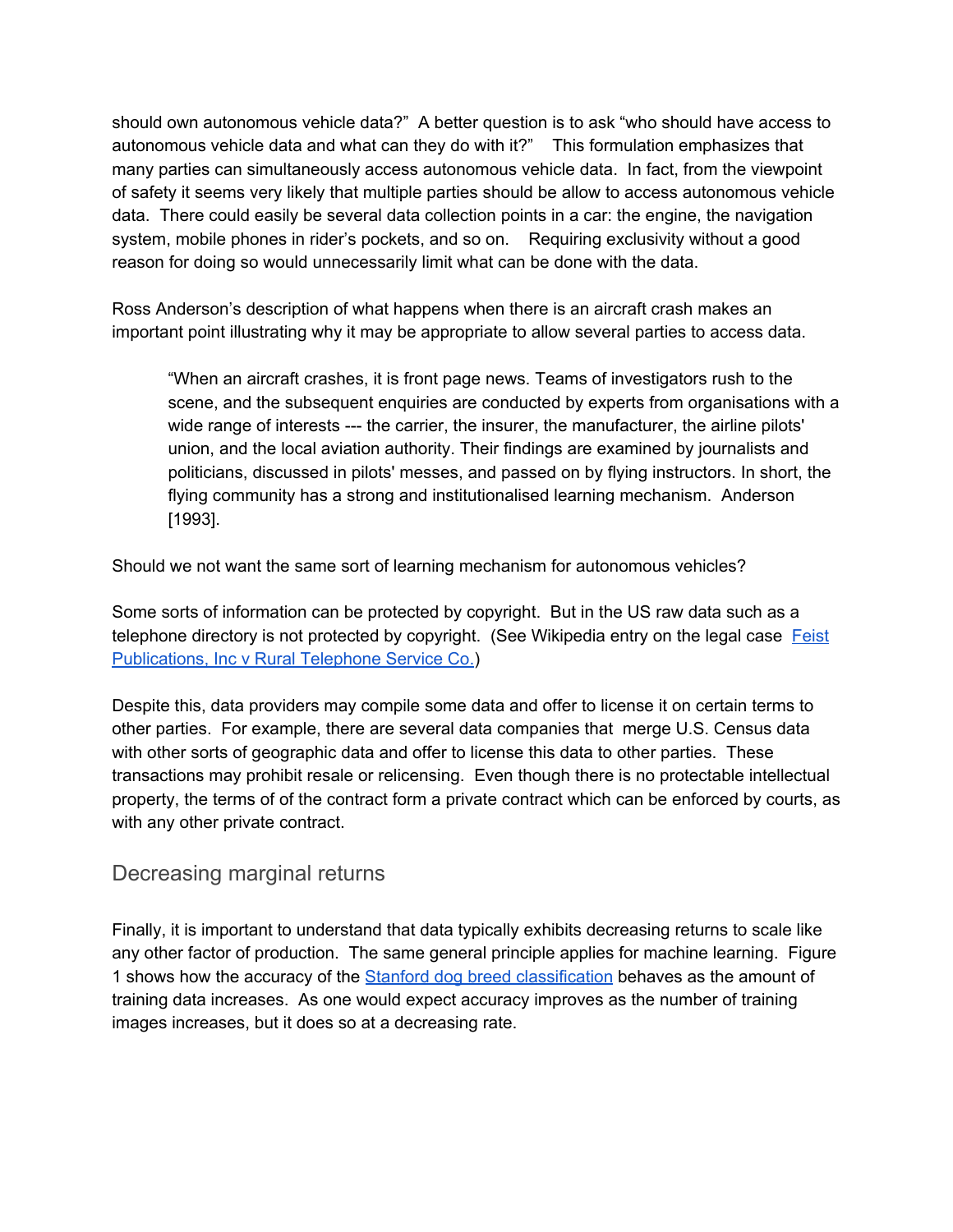

Source: <http://vision.stanford.edu/aditya86/ImageNetDogs/>

Figure 2 shows how the error rate in the **ImageNet competition** has declined over the last several years. An important fact about this competition is that the number of training and test observations have been fixed during this period. This means that the improved performance of the winning systems cannot depend on sample size since it has been constant. Other factors such as improved algorithms, improved hardware, and improved expertise have been much more important than the number of observations in the training data.



Peter Eckersley, Yomna Nasser et al (2017), EFF AI Progress Measurement Project, <https://eff.org/ai/metrics>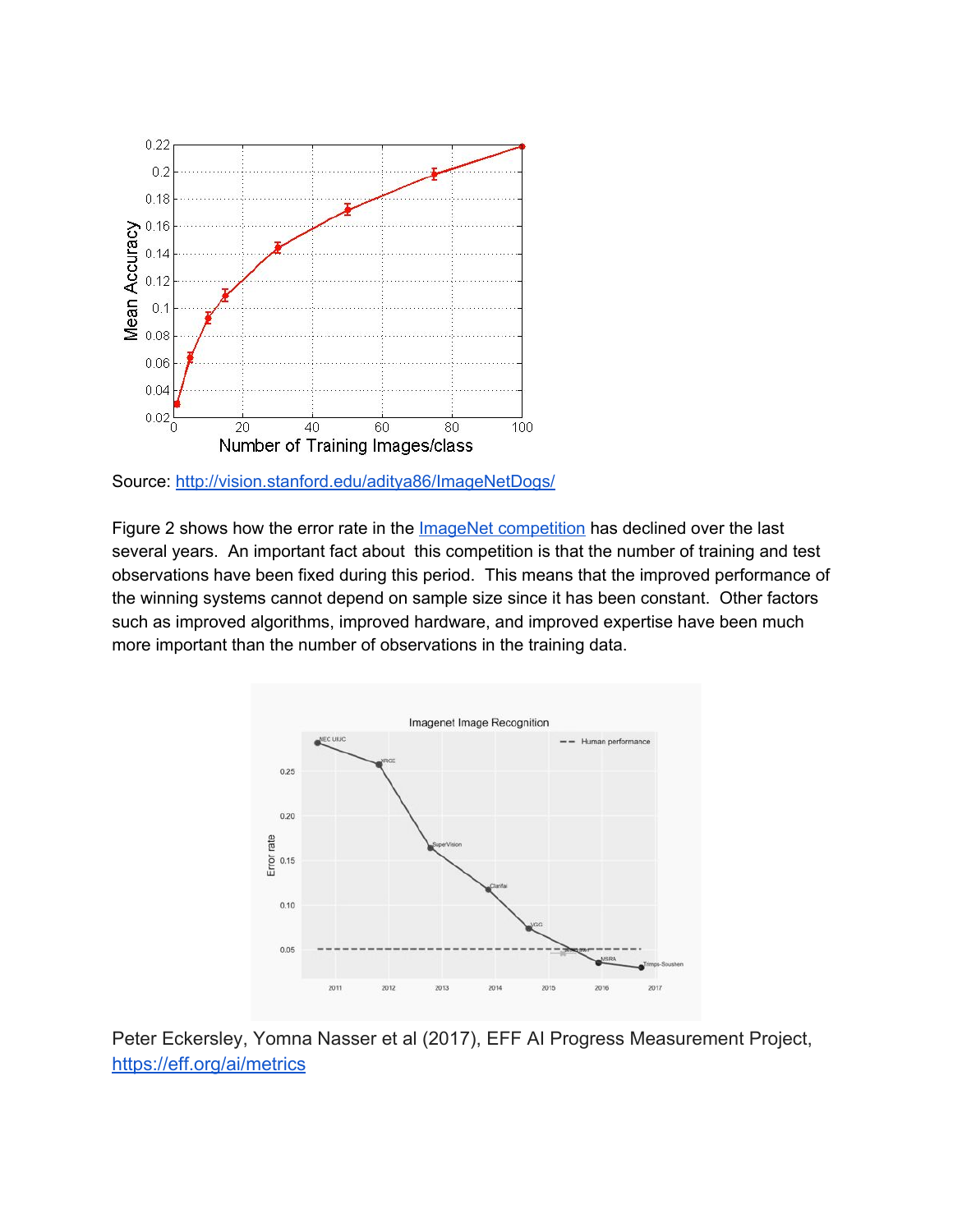# <span id="page-11-0"></span>Structure of ML-using industries

As with any new technology, the advent of machine learning raises several economic questions.

- Which firms and industries will successfully adopt machine learning?
- Will we see heterogeneity in the timing of adoption and the ability to use ML effectively?
- Can later adopters imitate early adopters?
- What is the role of patents, copyright, and trade secrets?
- What is the role of geography in adoption patterns?
- Is there a large competitive advantage for early, successful adopters?

[\[McKinsey 2017\]](https://www.mckinsey.com/~/media/mckinsey/industries/advanced%20electronics/our%20insights/how%20artificial%20intelligence%20can%20deliver%20real%20value%20to%20companies/mgi-artificial-intelligence-discussion-paper.ashx) recently conducted a survey of 3000 "AI Aware" C-level executives about adoption readiness. Of these executives, 20% are "serious adopters, 40% are "experimenting", and 28% feel their firms "lack the technical capabilities" to implement ML. McKinsey identifies key enablers of adoption to be leadership, technical ability, and data access. Figure 3 breaks down how ML adoption varies across economic sectors. Not surprisingly, sectors such as telecom, tech, and energy are ahead of less tech-savvy sectors such as construction and travel.

|                                 |                              |    |                |                 |    | 2 at scale<br>0 at scale |  |
|---------------------------------|------------------------------|----|----------------|-----------------|----|--------------------------|--|
| Telecommunications              | 31                           |    |                | 6<br>4          |    | 58                       |  |
| High tech                       |                              | 24 |                |                 | 10 | 59                       |  |
| Energy and resources            | 21                           |    | 5              | 11              |    | 64                       |  |
| Automotive and assembly         | 20                           |    | 6              |                 | 9  | 64                       |  |
| Media and entertainment         | 17                           |    | 8              | 11              |    | 65                       |  |
| <b>Financial services</b>       | 14                           | 6  |                | 12 <sub>2</sub> |    | 68                       |  |
| Healthcare systems and services | 8                            | 7  | 14             |                 |    | 71                       |  |
| Retail                          | 20                           |    | 2 <sub>1</sub> | 6               |    | 72                       |  |
| Education                       | 14                           | 2  | 10             |                 |    | 74                       |  |
| Consumer packaged goods         | 16                           | 4  | 5              |                 |    | 75                       |  |
| <b>Transport and logistics</b>  | 11                           | 5  | 9              |                 |    | 75                       |  |
| Professional services           | 12                           | 4  | 8              |                 |    | 76                       |  |
| Construction                    | 3<br>8                       | 10 |                |                 |    | 79                       |  |
| <b>Travel and tourism</b>       | $\overline{\mathbf{3}}$<br>6 | 10 |                | 82              |    |                          |  |
| Other                           | 5<br>5                       | 3  |                | 86              |    |                          |  |

Source [McKinsey \(2017\)](https://www.mckinsey.com/~/media/mckinsey/industries/advanced%20electronics/our%20insights/how%20artificial%20intelligence%20can%20deliver%20real%20value%20to%20companies/mgi-artificial-intelligence-discussion-paper.ashx)

Number of Al-related technologies adopted at scale or in a core part of the business 3 and more at scale 1 at scale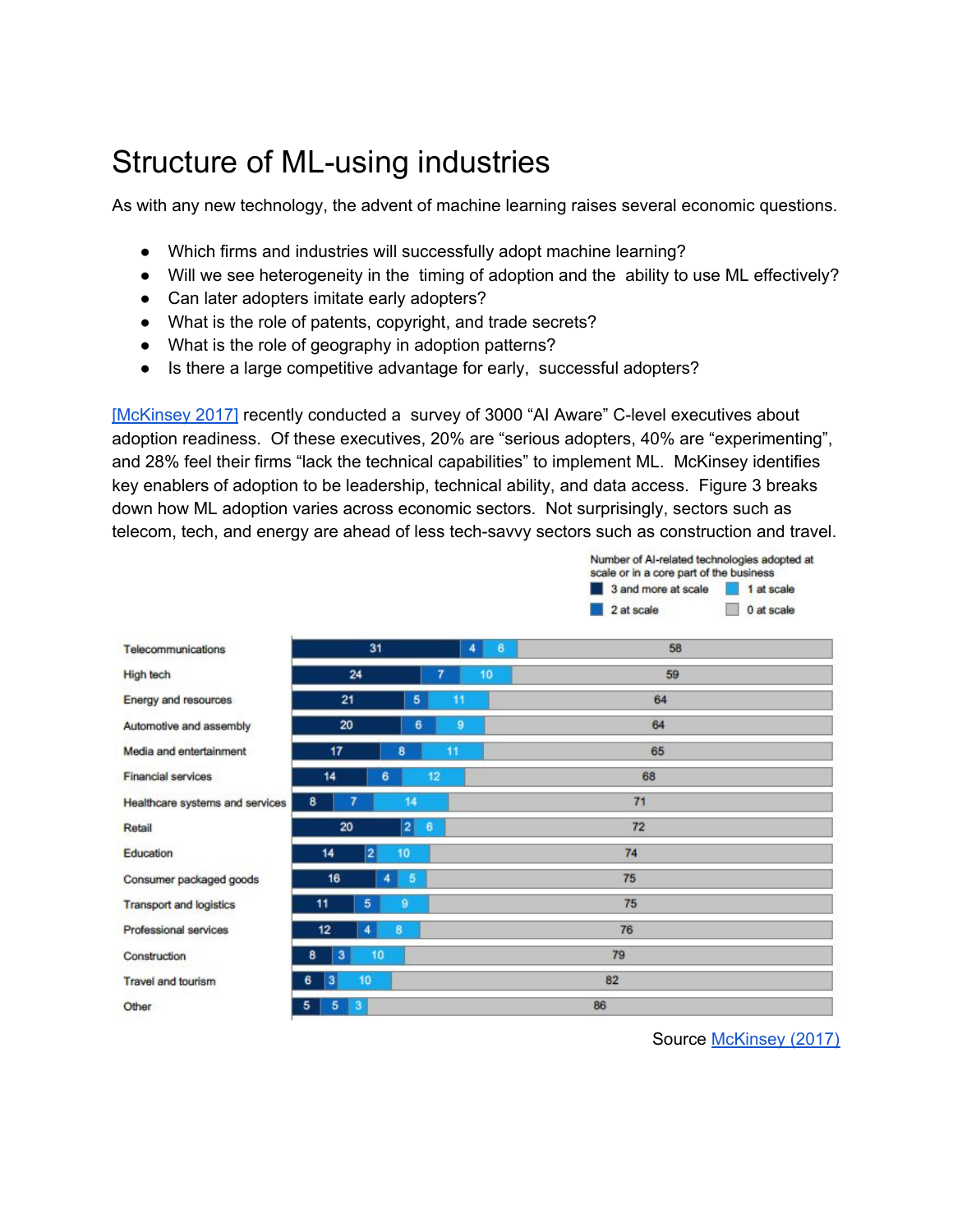## <span id="page-12-0"></span>Machine learning and vertical integration

A key question for industrial organization is how machine learning tools and data can be combined to create value? Will this happen within or across corporate boundaries? Will ML users develop their own ML capabilities or purchase ML solutions from vendors? This is the classic make vs. buy question that is the key to understanding much of real-world industrial organization.

As mentioned earlier, cloud vendors provide integrated hardware and software environments for data manipulation and analysis. They also offer access to public and private databases, provide labeling services, consulting, and other related services which enable one-stop shopping for data manipulation and analysis. Special purpose hardware provided by cloud providers such as GPUs and TPUs have become key technologies for differentiating provider services.

As usual there is a tension between standardization and differentiation. Cloud providers are competing intensely to provide standardized environments that can be easily maintained. At the same time, they want to provide services that differentiate their offerings from competitors. Data manipulation and machine learning are natural areas to compete with respect to product speed and performance.

### <span id="page-12-1"></span>Firm size and boundaries

Will ML increase or decrease minimum efficient scale? The answer depends on the relationship between fixed costs and variable costs. If firms have to spend significant amounts to develop customized solutions to their problems, we might expect that fixed costs are significant and firm size must be large to amortize those costs. On the other hand, if firms can buy off-the-shelf services from cloud vendors, we would expect that fixed costs and minimum efficient scale to be small.

Suppose, for example, that an oil change service would like to greet returning customers by name. They can accomplish this using a database that joins license plate numbers with customer names and service history. It would be prohibitively expensive for a small provider to write the software to enable this, so only the large chains could provide such services. On the other hand, a third party might develop a smartphone app that could provide this service for a nominal cost. This service might allow minimum efficient scale to decrease. The same considerations apply for other small service providers such as restaurants, dry cleaners, or convenience stores.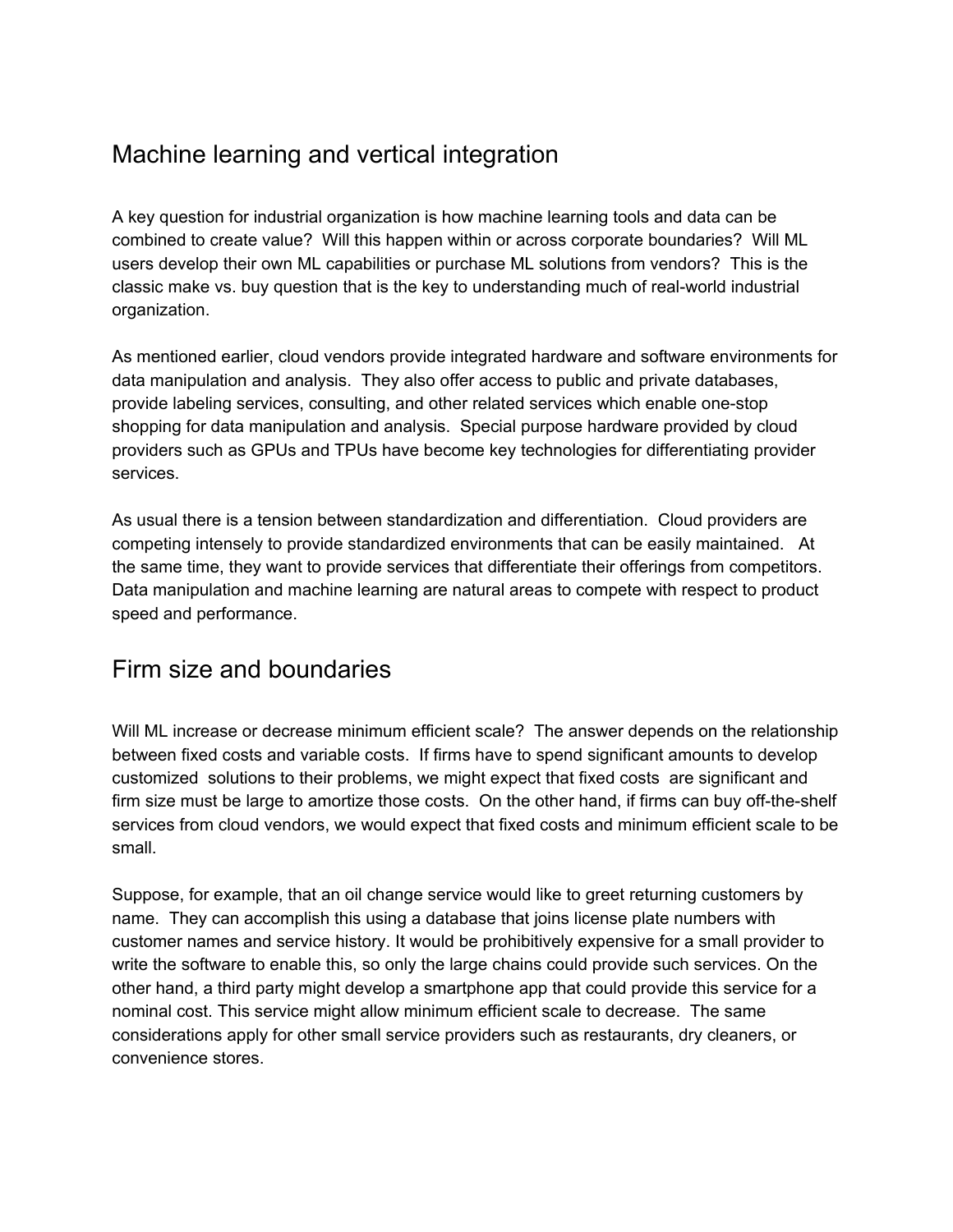Nowadays new startups are able to outsource a variety of business processes since there are a several providers of business services. Just as fast-food providers could perfect a model with a single establishment and then go national, business service companies can build systems once and replicate them globally.

Here is a list of how a startup might outsource a dozen business processes.

- Fund its project on Kickstarter
- Hire employees using LinkedIn
- Cloud cloud computing and network from Google, Amazon, MicroSoft
- Use open source software like Linux, Python, Tensorflow, etc
- Manage its software using GitHub
- Become a micro-multinational and hire programmers from abroad
- Set up a Kaggle competition for machine learning
- Use Skype, Hangouts, Google Docs, etc for team communication
- Use Nolo for legal documents (company, patents, NDAs)
- Use QuickBooks for accounting.
- Use AdWords, Bing, Facebook for marketing
- Use Salesforce for customer relations
- Use ZenDesk for user support

This is only a partial list. Most startups in Silicon Valley and San Francisco avail themselves of several of these business-process services. By choosing standardizing business processes, the startups can focus on their core competency and purchases services as necessary as they scale. One would expect to see more entry and more innovation as a result of the availability of these business-process services.

### <span id="page-13-0"></span>**Pricing**

The availability of cloud computing and machine learning offers lots of opportunities to adjust prices based on customer characteristics. Auctions and other novel pricing mechanism can be implemented easily. The fact that prices can be so easily adjust implies that various forms of differential pricing can be implemented. However, it must be remembered that customers are not helpless; they can also avail themselves of enhanced search capabilities. For example, airlines can adopt strategies that tie purchase price to departure date. But services can be created that reverse-engineer the airline algorithms and [advise consumers about when to](http://www.washington.edu/news/2003/04/01/airfare-analyzer-could-save-big-bucks-by-advising-when-to-buy-tickets/)  [purchase](http://www.washington.edu/news/2003/04/01/airfare-analyzer-could-save-big-bucks-by-advising-when-to-buy-tickets/); See [Etzione et al \[2003\]](https://pdfs.semanticscholar.org/b43e/0bb7e5393502fc599ecb22aa055839a03d4a.pdf) for an example. See [Acquisti and Varian \[2005\]](http://people.ischool.berkeley.edu/~hal/Papers/privacy.pdf) for a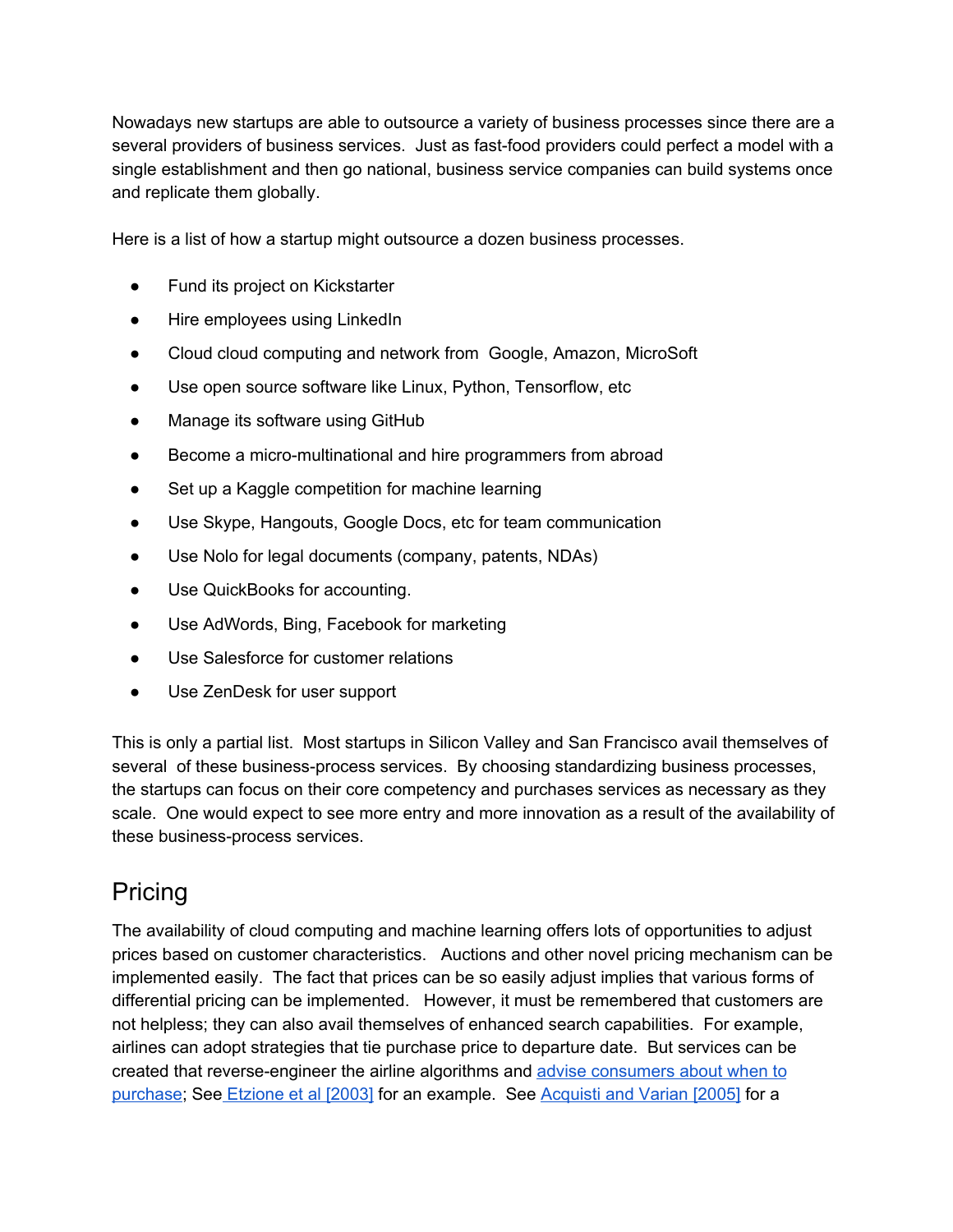theoretical model of how consumers might respond to attempts to base prices on consumer history and how the consumers can respond to such attempts.

#### <span id="page-14-0"></span>Price differentiation

Traditionally, price differentiation has been classified into three categories:

- 1. First degree (personalized),
- 2. Second degree (versioning: same price menu for all consumers, but prices vary with respect to quantity or quality),
- 3. Third degree (group pricing based on membership)

Fully personalized pricing is unrealistic, but prices based on fine grained features of consumers may well be feasible, so the line between third degree and first degree is becoming somewhat blurred. [Shiller \[2014\]](http://benjaminshiller.com/images/First_Degree_PD_Using_Big_Data_Apr_8,_2014.pdf) and [Dube \[2017\]](http://www.nber.org/confer//2017/SI2017/PRIT/Dube_Misra.pdf) have investigated how much consumer surplus can be extracted using ML models.

Second-degree price discrimination can also be viewed as pricing by group membership, but recognizing the endogeneity of group membership and behavior. Machine learning using observational data will be of limited help in designing such pricing schemes. However, reinforcement learning techniques such as multi-armed bandits may be useful.

According to most non-economists the only thing worse that price differentiation is price discrimination! However, most economists recognize that price differentiation is often beneficial from both an efficiency and an equity point of view. Price differentiation allows markets to be served that would otherwise not be served and often those unserved markets involve low-income consumers.

DellaVigna and Gentzkow (2017) suggest that "...the uniform pricing we document significantly increases the prices paid by poorer households relative to the rich." This effect can be substantial. The authors show that "consumers of [food] stores in the lowest income decile pay about 0.7 percent higher prices than they would pay under flexible pricing, but consumers of stores in the top income decile pay about 9.0 percent lower prices than under flexible pricing."

### <span id="page-14-1"></span>Returns to scale

There are at least 3 types of returns to scale that could be relevant for machine learning.

- 1. Classical supply side returns to scale (decreasing average cost)
- 2. Demand side returns to scale (network effects)
- 3. Learning by doing (improvement in quality or decrease in cost due to experience).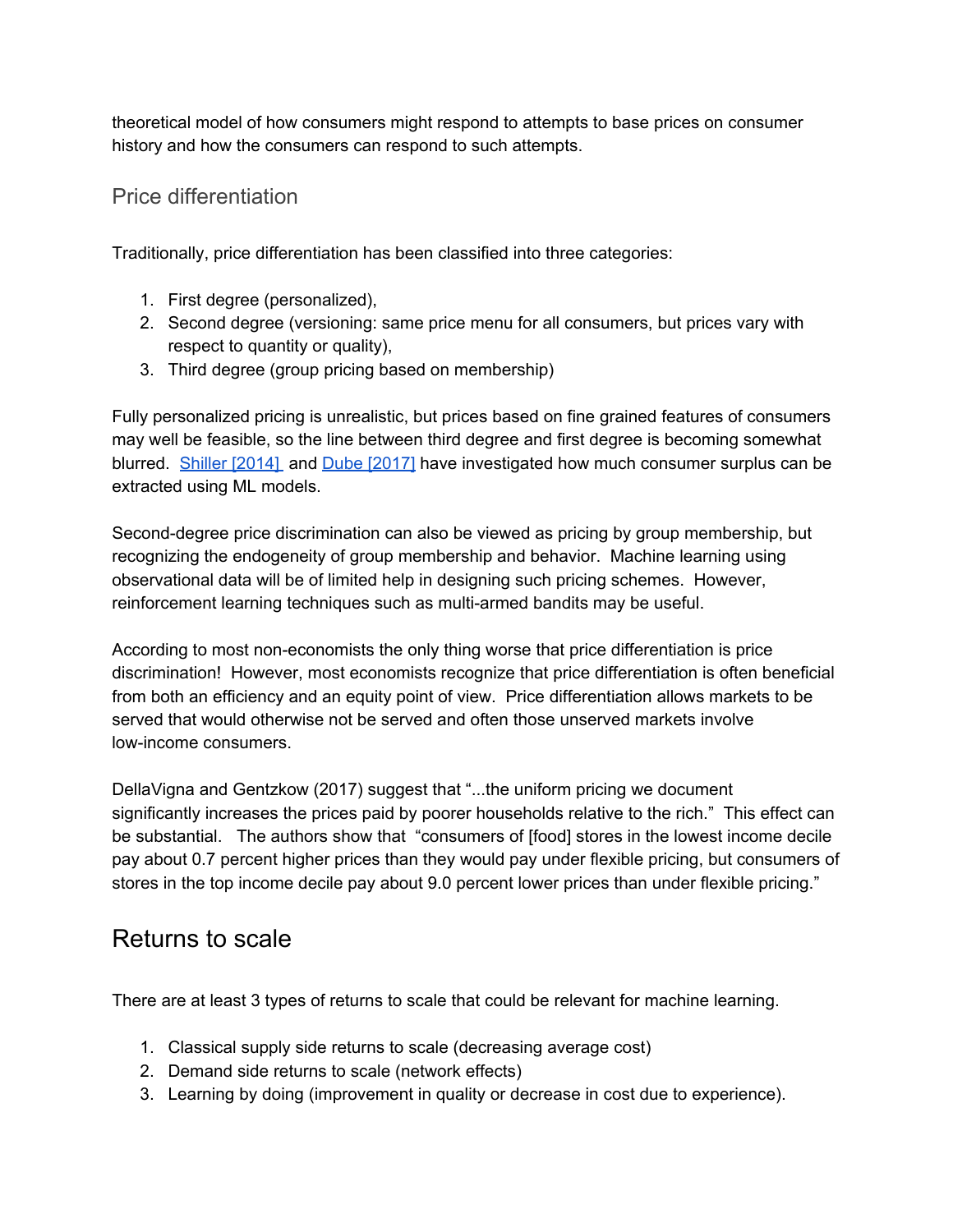#### <span id="page-15-0"></span>Supply side returns to scale

It might seem like software is the paradigm case of supply side returns to scale: there is a large fixed cost of developing the software, and a small variable cost of distributing it. But if we compare this admittedly simple model to the real world, there is an immediate problem. Software development is not a one-time operation; almost all software is updated and improved over time. Mobile phone operating systems are a case in point: there are often monthly release of bug fixes and security improvements, coupled with yearly releases of major upgrades. Note how different this is from physical goods---true, there are bug fixes for mechanical problems in a car, but the capabilities of the car remain more-or-less constant over time. A notable exception is the Tesla brand, where new updated operating systems are released periodically.

As more and more products become network enabled we can expect to see this happen more often. Your TV, which used to be a static device, will be able to learn new tricks. Many TVs now have voice interaction and we can expect that machine learning will continue to advance in this area. This means that your TV will become more and more adept at communication and likely will become better at discerning your preferences for various sorts of content. The same goes for other appliances---their capabilities will no longer be fixed at time of sale, but will evolve over time.

This raises interesting economic questions about the distinction between goods and services. When someone buys a mobile phone, a TV, or a car, they are not just buying a static good, but rather a device that allows them to access a whole panoply of services. This, in turn, raises a whole range of questions about pricing and product design.

#### <span id="page-15-1"></span>Demand side returns to scale

Demand side economies of scale, or network effects, come in different varieties. There are *direct network effects*, where the value of a product or service to an incremental adopter depends on the total number of other adopters; and there are *indirect network effects* where there are two or more types of complementary adopters. Users prefer an operating systems with lots of applications and developers prefer operating systems with lots of users.

Direct network effects could be relevant to choices of programming languages used in machine learning systems, but the major languages are open source. Similarly, it is possible that prospective users might prefer cloud providers that have a lot of other users. However, it seems to me that this is no different than many other industries. Automobile purchasers may well have a preference for popular brands since dealers, repair shops, parts, and mechanics are readily available.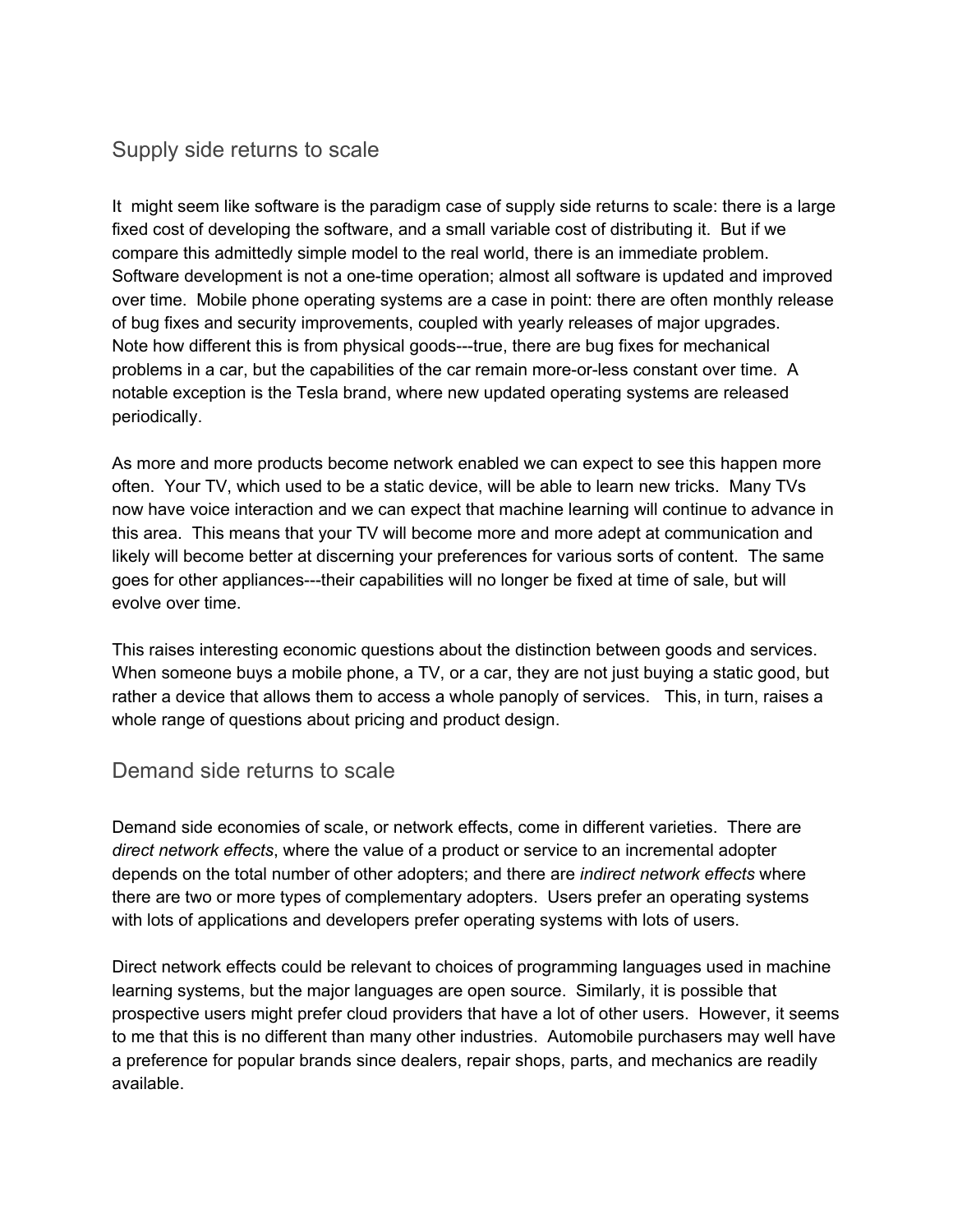There is a concept that is circulating among lawyers and regulators called "data network effects". The model is that a firm with more customers can collect more data and use this data to improve its product. This is often true---the prospect of improving operations is that makes ML attractive---but it is hardly novel. And it is certainly not a network effect! This is essentially a supply-side effect known as "learning by doing" (also known as the "experience curve" or "learning curve".) The classical exposition is [Arrow \[1962\];](https://www.jstor.org/stable/2295952?seq=1#page_scan_tab_contents) [Spiegel and Hendel \[2014\]](https://www.tau.ac.il/~spiegel/papers/HS-AEJ-2014.pdf) contain some up-to-date citations and a compelling example.

#### <span id="page-16-0"></span>Learning by doing

Learning by doing is generally modeled as a process where unit costs decline (or quality increases) as cumulative production or investment increases. The rough rule of thumb is that a doubling of output leads to a unit cost decline of 10 to 25 percent. Though the reasons for this efficiency increase are not firmly established, the important point is that learning by doing requires intention and investment by the firm and described in Stiglitz and Greenwald [2014].

This distinguishes learning-by-doing from demand-side or supply-side network effects that are typically thought to be more-or-less automatic. This is not really true either; entire books have been written about strategic behavior in the presence of network effects. But there is an important difference between learning-by-doing and so-called "data network effects". A company can have huge amounts of data, but if it does nothing with the data, it produces no value.

In my experience, the problem is not lack of resources, but is lack of skills. A company that has data but no one to analyze it is in a poor position to take advantage of that data. If there is no existing expertise internally, it is hard to make intelligent choices about what skills are needed and how to find and hire people with those skills. Hiring good people has always been a critical issue for competitive advantage. But since the widespread availability of data is comparatively recent, this problem is particularly acute. Automobile companies can hire people who know how to build automobiles since that is part of their core competency. They may or may not have sufficient internal expertise to hire good data scientists, which is why we can expect to see heterogeneity in productivity as this new skill percolates through the labor markets. Besen 2016, 2017 has written perceptively about this issue.

### <span id="page-16-1"></span>Algorithmic collusion

It has been known for decades that there are many equilibria in repeated games. The central result in this area is the so-called "folk theorem", which says that virtually any outcome can be achieved as an equilibrium in a repeated game. For various formulations of this result see the surveys by Fundenberg [1992] and Pierce [1992].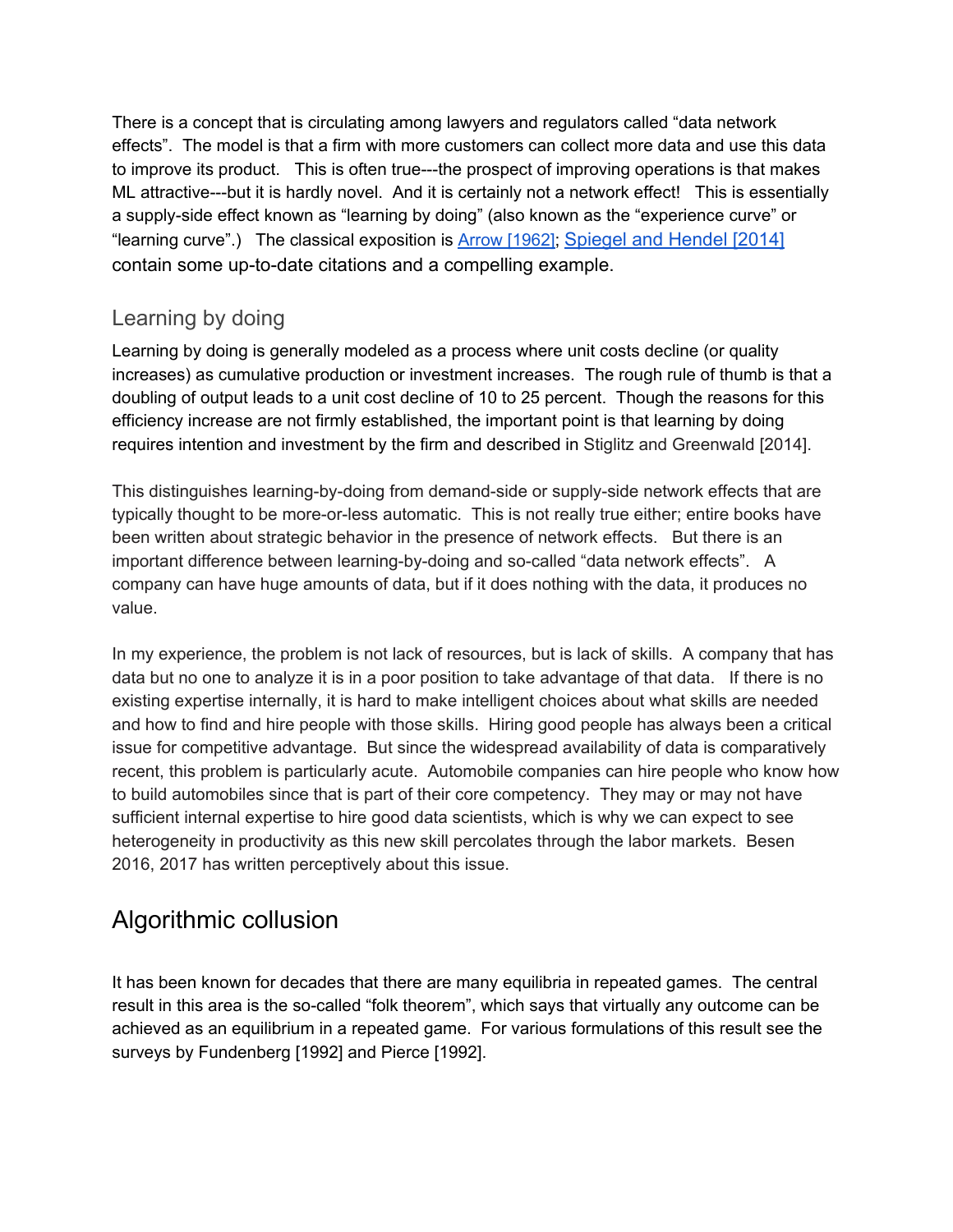Interaction of oligopolists can be viewed as a repeated game and in this case, particular attention is focused on collusive outcomes. There are very simple strategies that can be used to facilitate collusion.

**Rapid Response Equilibrium.** For example, consider the classic example of two gas stations across the street from each other who can change prices quickly and serve a fixed population of consumers. Initially they are both pricing above marginal cost. If one drops its price by a penny, the other quickly matches the price. In this case, both gas stations do worse off because they are selling at a lower price. Hence, there is no reward to price cutting, and high prices prevail. Strategies of this sort may have been used in online competition, as described in [Varian \[2000\]](http://people.ischool.berkeley.edu/~hal/people/hal/NYTimes/2000-08-24.html). [Borenstein \[1997\],](http://faculty.haas.berkeley.edu/borenste/download/atpcase1.pdf) documents related behavior in the context of airfare pricing.

**Repeated Prisoner's Dilemma.** In the early 1980s, Robert Axelrod conducted a prisoner's dilemma tournament. Researches submitted algorithmic strategies that were played against each other repeatedly. The winner by a large margin was a simple strategy submitted by [Anatol Rapoport](https://en.wikipedia.org/wiki/Anatol_Rapoport) called "tit for tat". In this strategy, each side starts out cooperating (charging high prices). If either player defects (cuts its price) the other player matches. Axelrod then constructed a tournament where strategies reproduced according to their payoffs in the competition. He found that the best performing strategies were very similar to tit-for-tat. This suggests that artificial agents might learn to play cooperative strategies in a classic duopoly game

**NASDAQ price quotes.** In the early 1990s price quotes in the NASDAQ were made in eighths of a dollar rather than cents. So if a bid was 3% and an ask was 2/8 a transaction would occur, with the buyer paying <sup>3</sup> and the seller receiving 2/8. The difference between the bid and the ask was the "inside spread" which compensated the traders for risk bearing and maintaining the capital necessary to participate in the market. Note that the bigger the inside spread, the larger the profit to the traders.

In the mid 1990s, two economists, William Christie and Paul Schultz, examined trades for the top 70 listed companies in NASDAQ and found to their surprise that there were virtually no transactions made at odd-eighth prices. The authors concluded that "...our results most likely reflected an understanding or implicit agreement among the market makers to avoid the use of odd-eighth price fractions when quoting these stocks." [Christie and Schultz \[1995\]](http://pubs.aeaweb.org/doi/pdfplus/10.1257/jep.9.3.199)

A subsequent investigation was launched by the DOJ which was eventually settled by a \$1.01 billion fine which, at the time, was the largest fine ever paid in an antitrust case.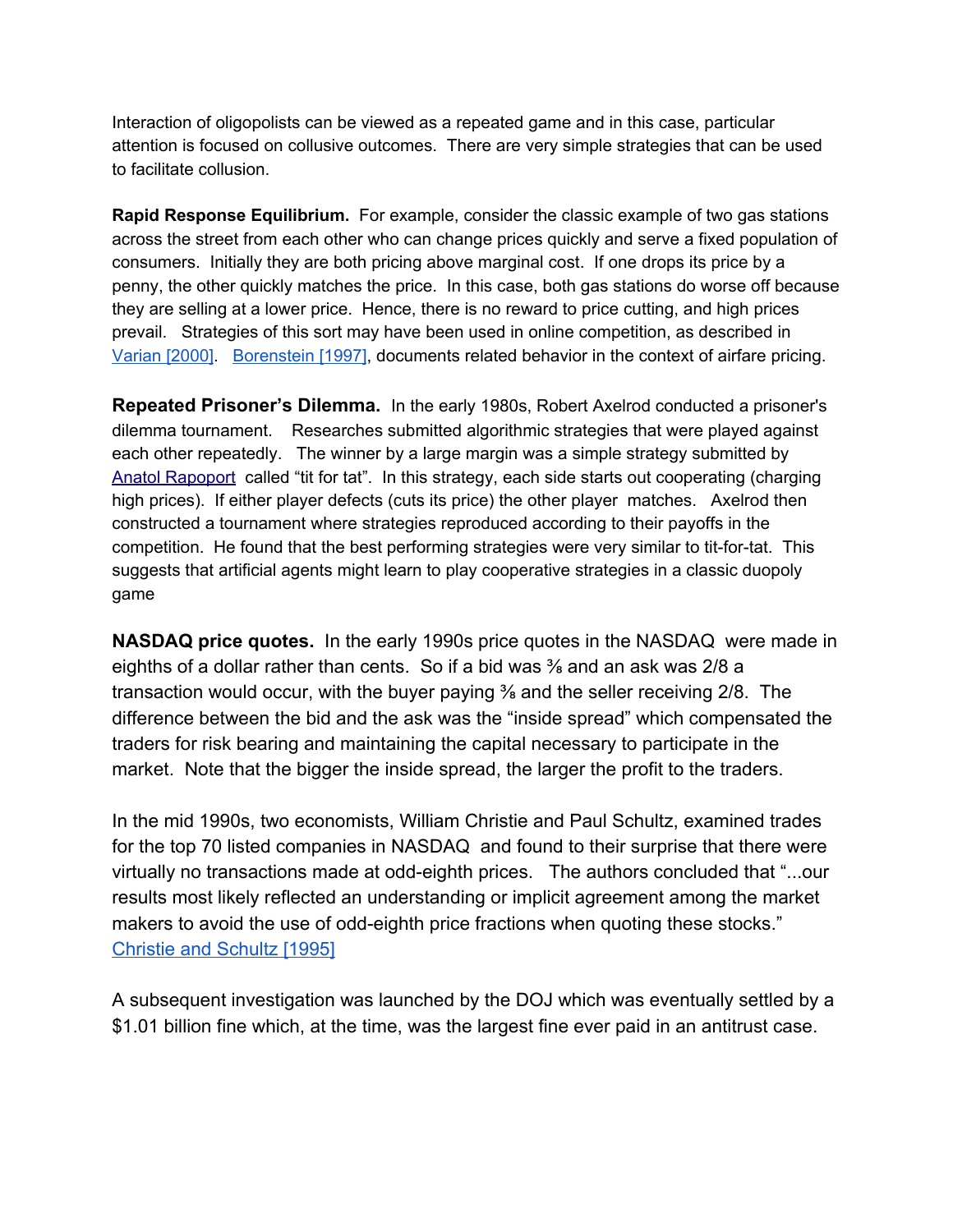As these examples illustrate it appears to be possible for implicit (or perhaps explicit) cooperation to occur in the context of repeated interaction---what Axelrod refers to as the "evolution of cooperation".

Recently, issues of these sort have re-emerged in the context of "algorithmic collusion". In June 2017 the OECD held a roundtable on "Algorithms and Collusion" as a part of their work on competition in the digital economy. See OECD (2017) for a background paper and Ezrachi and Stucke (2017) for a representative contribution to the roundtable.

There are a number of interesting research questions that arise in this context. The folk theorem shows that collusive outcomes can be an equilibrium of a repeated game, but does exhibit a specific algorithm that leads to such an outcome. It is known that very simplistic algorithms, such as finite automata with a small number of states cannot discover all equilibria. See Rubinstein (1986).

There are auction-like mechanisms that can be used to approximate monopoly outcomes; see Segal (2003) for an example. However, I have not seen similar mechanisms in an oligopoly context.

# <span id="page-18-0"></span>Structure of ML-provision industries

So far we have looked at industries that *use* machine learning but is is also of interest look companies that *provide* machine learning.

As noted above, it is likely that ML vendors will offer several related services. One question that immediately arises is how easy it will be to switch among providers? Technologies such as [containers,](https://en.wikipedia.org/wiki/Operating-system-level_virtualization) have been developed specifically to make it easy to port applications from one cloud provider to another. Open source implementation such as [dockers](https://en.wikipedia.org/wiki/Docker_(software)) and [kubernetes](https://kubernetes.io/) are readily available. Lock-in will not be a problem for small and medium size applications, but of course there could be issues involving large and complex applications that require customized work.

Computer hardware also exhibits at least constant returns to scale due to the ease of replicating hardware installations at the level of the chip, motherboard, racks or data centers themselves. The classic replication argument for constant returns applies here since the basic way to increase capacity is to just replicate what has been done before: add more core to the processors, add more boards to racks, add more racks to the data center, and build more data centers.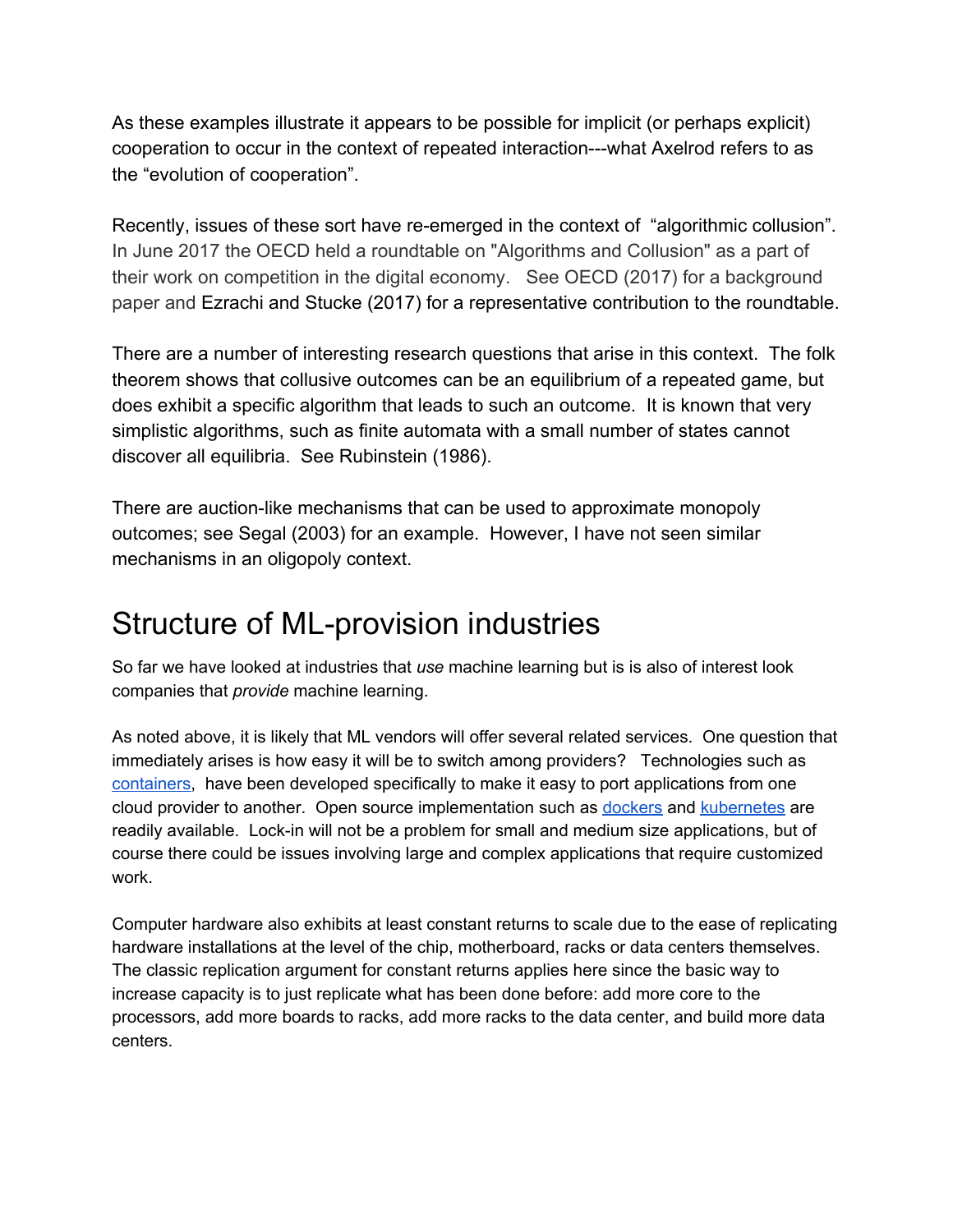I have suggested earlier that cloud computing is more cost effective for most users than building a data center from scratch. What is interesting is that companies that require lots of data processing power have been able to replicate their existing infrastructure and sell the additional capacity to other, usually smaller entities. The result is an industry structure somewhat different than an economist might have imagined. Would an auto company build excess capacity that it could then sell off to other companies? This is not unheard of, but it is rare. It is the general purpose nature of computing that enables this business model.

# <span id="page-19-0"></span>Pricing of ML services

As with any other information-based industry, software is costly to produce and cheap to reproduce. As noted above, computer hardware also exhibits at least constant returns to scale due to the ease of replicating hardware installations at the level of the chip, motherboard, racks or data centers themselves.

If services become highly standardized then it is easy to fall into Bertrand-like price cutting. Even in these early days, machine pricing appears intensely competitive. For example, image recognition services cost about a tenth-of-a-cent per image at all major cloud providers. Presumably we will see vendors try to differentiate themselves along dimensions of speed and accuracy. Those firms can provide better services may be able to charge premium prices, to the extent that users are willing to pay for premium service. However, current speeds and accuracy are very high and it is unclear how users value further improvement in these dimensions.

# <span id="page-19-1"></span>Policy questions

We have already discussed issues involving data ownership, data access, differential pricing, returns to scale, and algorithmic collusion, all of which have significant policy aspects. The major policy areas remaining are security and privacy. I start with a few remarks about security.

#### <span id="page-19-2"></span>**Security**

 One important question that arises with respect to security is whether firms have appropriate incentives in this regard. In a classic article, [Anderson \[1993\] c](http://www.cl.cam.ac.uk/~rja14/wcf.html)ompares US and UK policy with respect to ATM machines. In the US, the user was right unless the bank could prove them wrong, while in the UK the bank was right unless the user could prove them wrong. The result of this liability assignment was that the US banks invested in security practices such as security cameras, while the UK banks didn't bother with such elementary precautions.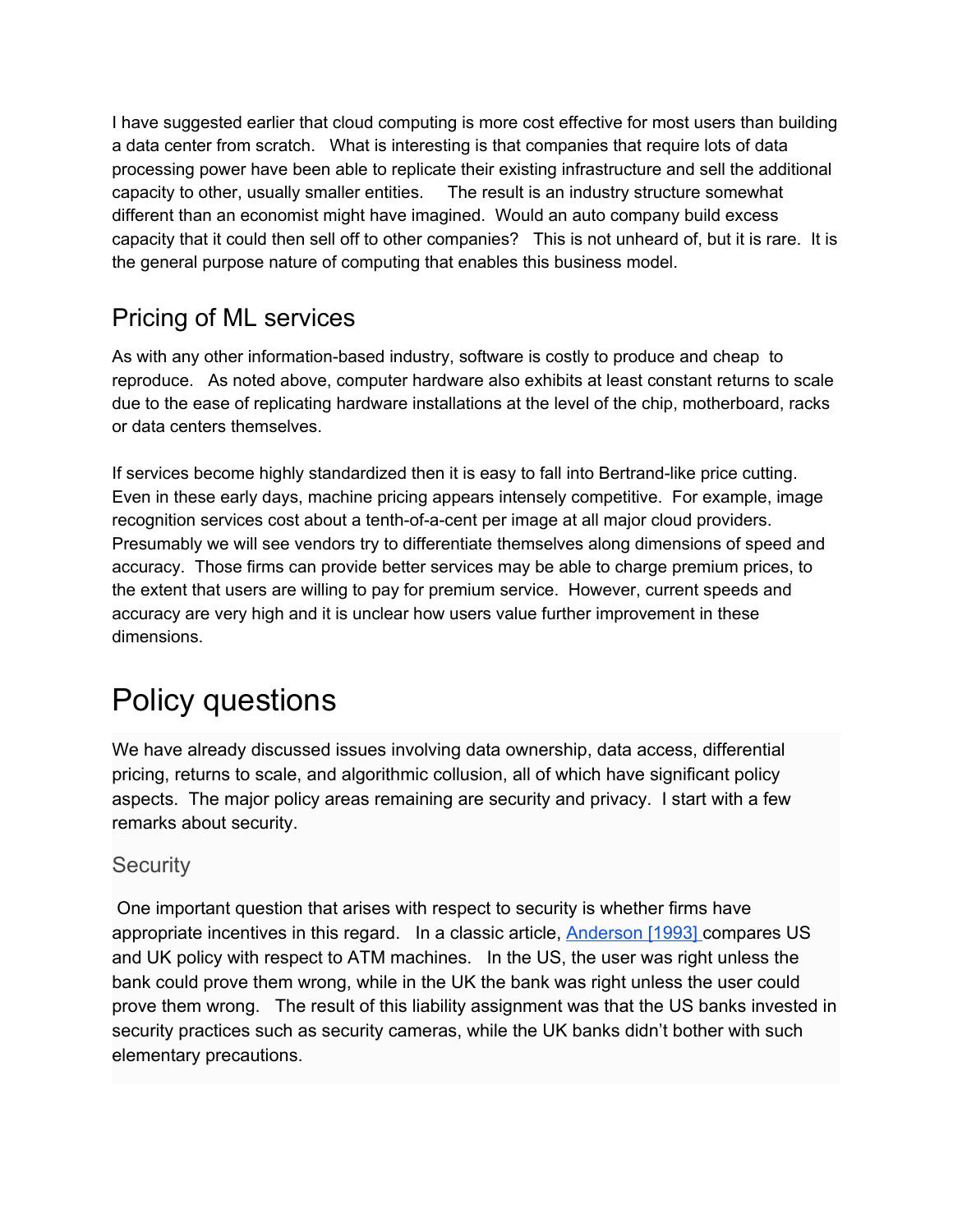This example indicates how important liability assignment is in creating appropriate incentives for investment in security. The law and economics analysis of tort law is helpful in understanding the implications of different liability assignments and what optimal assignments might look like.

One principle that emerges is that of the "due care" standard. If a firm follows certain standard procedures such as installing security fixes within a few days of their being released, implementing two-factor authentication, educating their workforce about security practices, and so on, they have a safe harbor with respect to liability for costs associated with security incidents.

But where does the "due care" standard come from? One possibility is from the government, particularly from military or law enforcement practices. The [Orange Book](https://en.wikipedia.org/wiki/Trusted_Computer_System_Evaluation_Criteria) and its successor, the [Common Criteria](https://en.wikipedia.org/wiki/Common_Criteria) standard, are good examples. Another possibility is that insurance agencies offer insurance for parties that implement good practices security. Just as an insurer may require a sprinkler system to offer fire insurance, cyber insurance may only be offered to those companies that engage in best practices. See Varian [2000] for more discussion.

This model is an appealing approach to the problem. However, we know that there are many issues involving insurance such as adverse selection and moral hazard that need to be addressed. See the [archives](http://weis2017.econinfosec.org/previous-workshops/) of the Workshop on the Economics of Information Security for more work in this area, and [Anderson \[2017\]](http://www.cl.cam.ac.uk/~rja14/econsec.html) for an overview.

#### <span id="page-20-0"></span>**Privacy**

Privacy policy is a large and sprawling area. [[Acquisti et al 2016\]](https://papers.ssrn.com/sol3/papers.cfm?abstract_id=2580411) provide a comprehensive review of the economic literature.

There are several policy questions that arise in the machine learning area. For example, do firms have appropriate incentives to provide appropriate levels of privacy? What is the tradeoff between privacy and economic performance? It is widely recognized that privacy regulations may limit ability of ML vendors to combine data from multiple sources and there may be limits on transfer of data across corporate boundaries and/or sale of data. There is a tendency to promulgate regulation in this area that leads to unintended consequences. An example is the Health Insurance Portability and Accountability Act of 1996, commonly known as HIPAA. The original intent of the legislation was to stimulate competition among insurers by establishing standards for medical record keeping. However, many researchers argue that it has had a significant negative impact on the quantity and quality of medical research.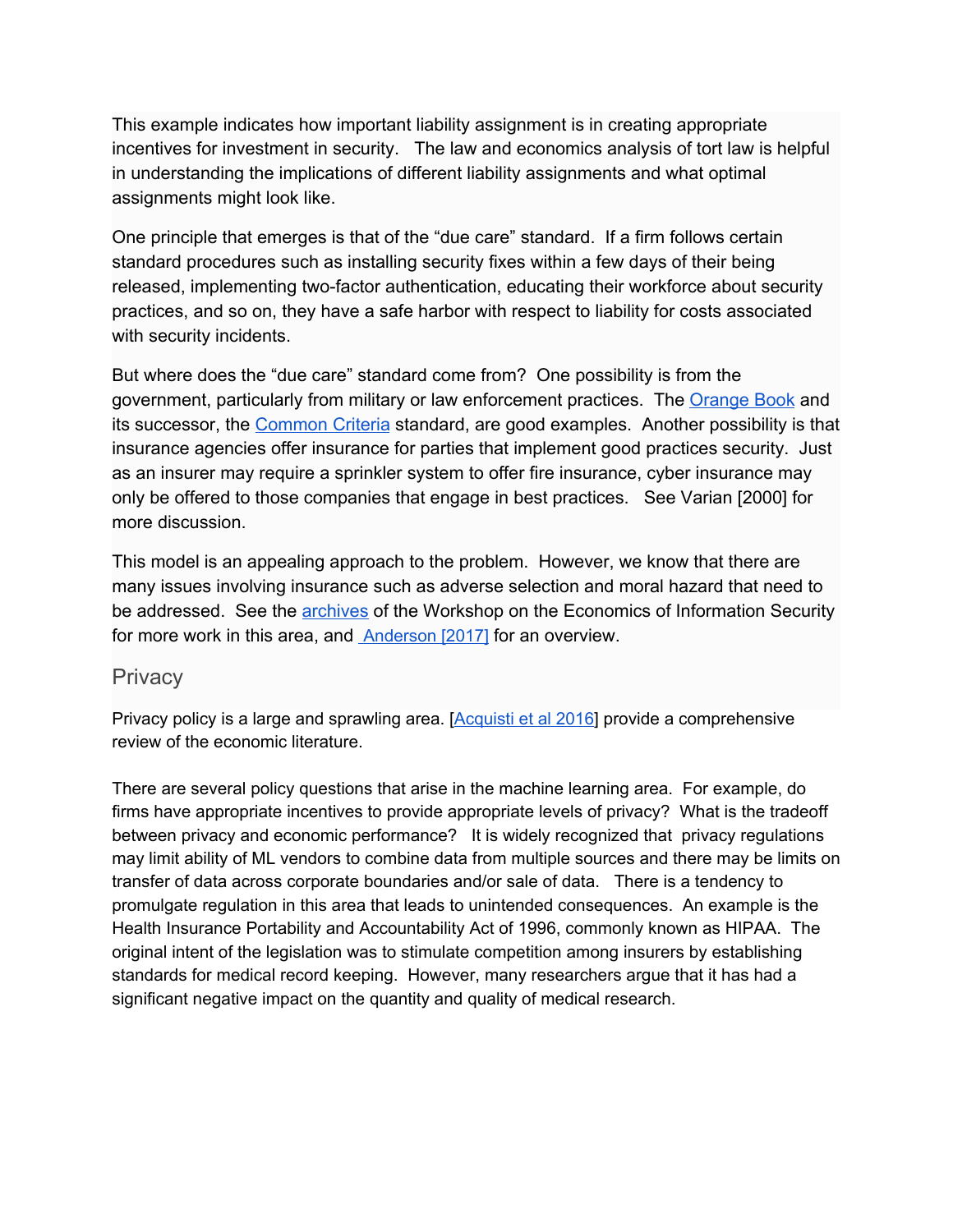#### <span id="page-21-0"></span>**Explanations**

European regulators are examining the idea of a "right to an explanation" Suppose information about a consumer is fed into a model to predict whether or not he or she will default on a loan. If the consumer is refused the loan, are they owed an "explanation" of why? If so what would count as an explanation? Can an organization keep a predictive model secret because if it were revealed, it could be manipulated? A notable example is the [Discriminant](https://www.irs.gov/pub/irs-pdf/p556.pdf)  [Inventory Function](https://www.irs.gov/pub/irs-pdf/p556.pdf), better known as the DIF function, that the IRS uses to trigger audits. Is it legitimate to [reverse engineer the DIF function?](http://cavqm.blogspot.com/2011/07/reverse-engineering-irs-dif-score.html) See CAvQM [2011] for a collection of links on the DIF function.

Can we demand more of an ML model than we can of a person? Suppose we show you a picture of your spouse and that you correctly identify it as a picture of your spouse. Now we ask "How do you know?" The best answer might be "Because I've seen a lot of pictures that I know are pictures of my spouse, and that looks a lot like them!" Would this explanation be satisfactory coming from a computer?

# <span id="page-21-1"></span>Summary

This chapter has only scratched the surface of how AI and ML might impact industrial structure. The technology is advancing rapidly, with the main bottleneck now being analysts who can implement these machine learning systems. Given the huge popularity of college classes in this area and the wealth of online tutorials, we expect this bottleneck will be alleviated in the next few years.

# <span id="page-21-2"></span>References

- 1. Abadi, Martin and David G. Andersen (2016), "[Learning to protect](https://arxiv.org/pdf/1610.06918v1.pdf)  [communications with adversarial neural cryptography"](https://arxiv.org/pdf/1610.06918v1.pdf), Google Brain Working Paper, Arxive.org.
- 2. Acquisti, A and H Varian, 2004, ["Conditioning prices on purchase history](http://www.heinz.cmu.edu/~acquisti/papers/privacy.pdf)", *Marketing Science*, 24:4, pp 367-381.
- 3. Acquisti, Alessandro, Curtis R. Taylor, and Liad Wagman (2016), "The economics of privacy", *[Journal of Economic Literature,](https://papers.ssrn.com/sol3/papers.cfm?abstract_id=2580411##)* [Vol. 52, No. 2](https://papers.ssrn.com/sol3/papers.cfm?abstract_id=2580411##), [SSRN](https://papers.ssrn.com/sol3/papers.cfm?abstract_id=2580411)  [Link.](https://papers.ssrn.com/sol3/papers.cfm?abstract_id=2580411)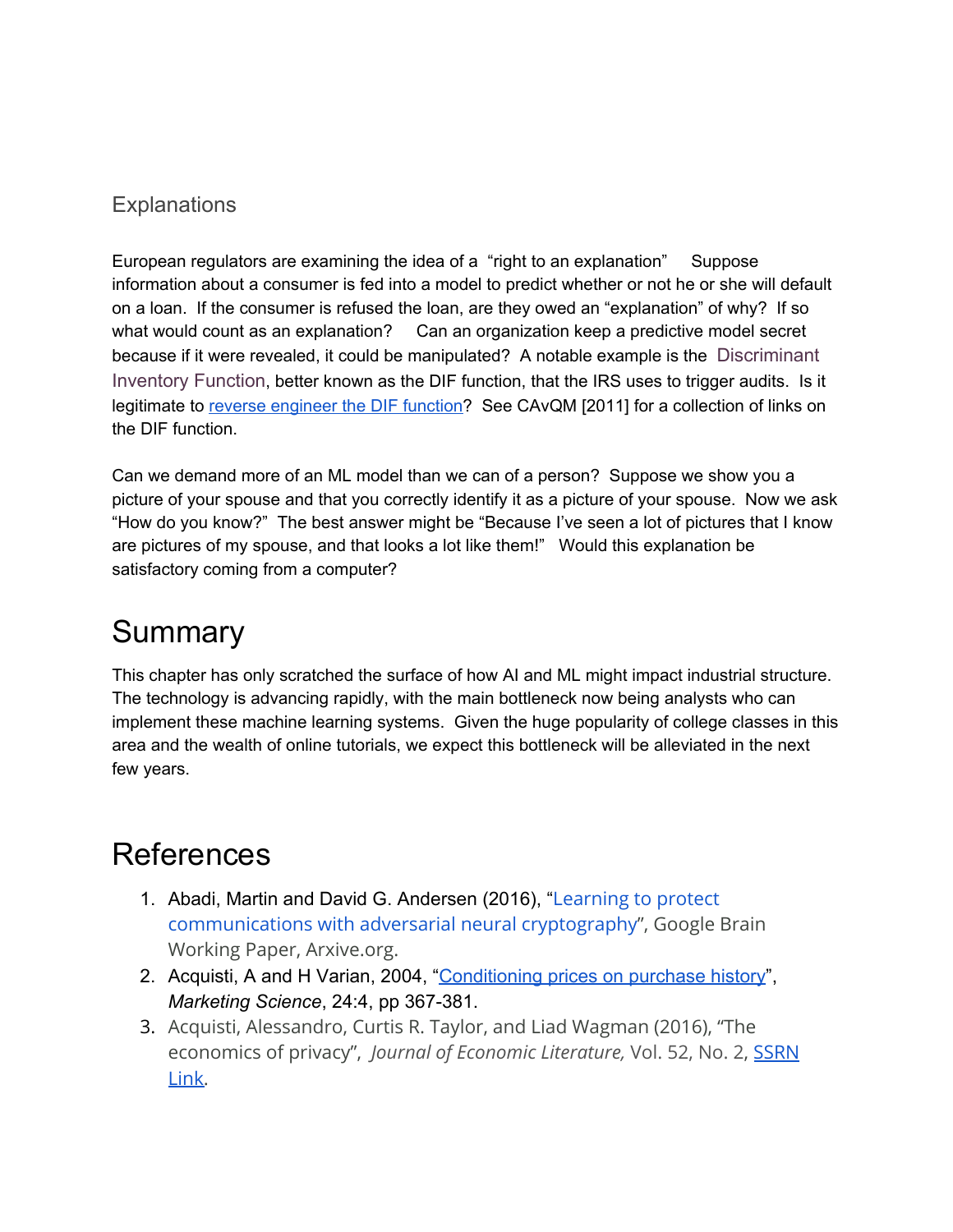- 4. Anderson, Ross (1993), ["Why Cryptosystems Fail"](http://www.cl.cam.ac.uk/~rja14/wcf.html), 1st Conf.- Computer and Comm. Security '93 – 11/93 – VA, USA c 1993 ACM 0-89791-629-8 93/0011.
- 5. Anderson, Ross (2017), ["Economics and Security Resource Page"](http://www.cl.cam.ac.uk/~rja14/econsec.html), Cambridge University. URL: http://www.cl.cam.ac.uk/~rja14/econsec.html
- 6. Armstrong [2006a], "[Price Discrimination](https://econpapers.repec.org/bookchap/eeeindchp/1-10.htm)", 2006.
- 7. Armstrong [2006b], "Recent Developments in the Economics of Price [Discrimination](http://else.econ.ucl.ac.uk/papers/uploaded/222.pdf)", Advances in Economics and Econometrics: Theory and Applications: Ninth World Congress, eds. Blundell, Newey and Persson, Cambridge University Press.
- 8. Arrow, Kenneth J. 1962 "[The economic implications of learning by doing](https://www.jstor.org/stable/2295952?seq=1#page_scan_tab_contents)", T*he Review of Economic Studies*, Vol. 29, No. 3 (June), pp. 155-173
- 9. Axelrod, Robert (1984), *The Evolution of Cooperation*, Basic Books, [ISBN](https://en.wikipedia.org/wiki/International_Standard_Book_Number) [0-465-02122-0](https://en.wikipedia.org/wiki/Special:BookSources/0-465-02122-0)
- 10.Bessen, James, 2016 *Learning by Doing: The Real Connection between Innovation, Wages, and Wealth*, Yale University Press.
- 11. Bessen, James, 2017, ["Information Technology and Industry](https://papers.ssrn.com/sol3/papers.cfm?abstract_id=3044730) SSRN 3044730
- 12.Bughin, Jacques, 2017, "[Artificial Intelligence the Next Digital Frontier](https://www.mckinsey.com/~/media/mckinsey/industries/advanced%20electronics/our%20insights/how%20artificial%20intelligence%20can%20deliver%20real%20value%20to%20companies/mgi-artificial-intelligence-discussion-paper.ashx)", McKinsey Global Institute Discussion Paper.
- 13.CAvQM 2011. ["Reverse Engineering The IRS DIF-Score](http://cavqm.blogspot.com/2011/07/reverse-engineering-irs-dif-score.html)**",** Comparative Advantage via Quantitative Methods blog, July 10.
- 14.Etzioni, Oren, Rattapoom Tuchinda, Craig Knoblock, and Alexander Yates , 2003 ["To Buy or Not to Buy: Mining Airfare Data to Minimize Ticket Purchase](https://pdfs.semanticscholar.org/b43e/0bb7e5393502fc599ecb22aa055839a03d4a.pdf) [Price](https://pdfs.semanticscholar.org/b43e/0bb7e5393502fc599ecb22aa055839a03d4a.pdf)", *Proceedings of the ninth ACM SIGKDD international conference on Knowledge discovery and data mining.*
- 15.Ezrachi, A. and M. E. Stucke 2017 ["Algorithmic Collusion: Problems and](https://www.oecd.org/officialdocuments/publicdisplaydocumentpdf/?cote=DAF/COMP/WD%282017%2925&docLanguage=En)  [Counter-Measures - Note"](https://www.oecd.org/officialdocuments/publicdisplaydocumentpdf/?cote=DAF/COMP/WD%282017%2925&docLanguage=En), OECD Roundtable on Algorithms and Collusion.
- 16.Fudenberg, Drew 1992. "[Explaining cooperation and commitment in repeated](https://dspace.mit.edu/bitstream/handle/1721.1/63504/explainingcooper00fude.pdf?sequence=1)  [games](https://dspace.mit.edu/bitstream/handle/1721.1/63504/explainingcooper00fude.pdf?sequence=1)", in Laffont (1992)
- 17. [Goodfellow](https://blog.openai.com/tag/ian-goodfellow/), Ian, N[icolas Papernot](https://blog.openai.com/tag/nicolas-papernot/), [Sandy Huang,](https://blog.openai.com/tag/sandy-huang/) [Yan Duan](https://blog.openai.com/tag/yan-duan/), Pieter [Abbeel](https://blog.openai.com/tag/pieter-abbeel/) & J[ack Clark](https://blog.openai.com/tag/jack-clark/) 2017, ["Attacking Machine Learning with Adversarial](https://blog.openai.com/adversarial-example-research/)  [Examples](https://blog.openai.com/adversarial-example-research/)", OpenAI Blog.
- 18. Hutson, Matthew 2017 ["Will Make AI Smarter for Cash](https://drive.google.com/open?id=0B78ch0d5WXYMeWVQdnFUbE10T28)", Bloomberg Business Week, Sep 11, 2017.
- 19. Kurakin, Alexy, Ian Goodfellow, and Samy Bengio, "Adversarial examples in the [physical world](https://arxiv.org/abs/1607.02533)", Archive 1607.02533
- 20.Laffont, Jean-Jacques 1992, *[Advances in Economic Theory: Sixth World](https://www.amazon.com/Advances-Economic-Theory-Econometric-Monographs/dp/0521484596)  [Congress](https://www.amazon.com/Advances-Economic-Theory-Econometric-Monographs/dp/0521484596)*, Econometric Society Monographs, Cambridge University Press.
- 21.OECD 2017, ["Algorithms and Collusion: Competition Policy in the Digital Age](http://www.oecd.org/competition/algorithms-collusion-competition-policy-in-the-digital-age.htm)".
- 22. Pierce, David G. 1992 ["Repeated games: cooperation and rationality"](https://cowles.yale.edu/sites/default/files/files/pub/d09/d0983.pdf), in Laffont (1992)